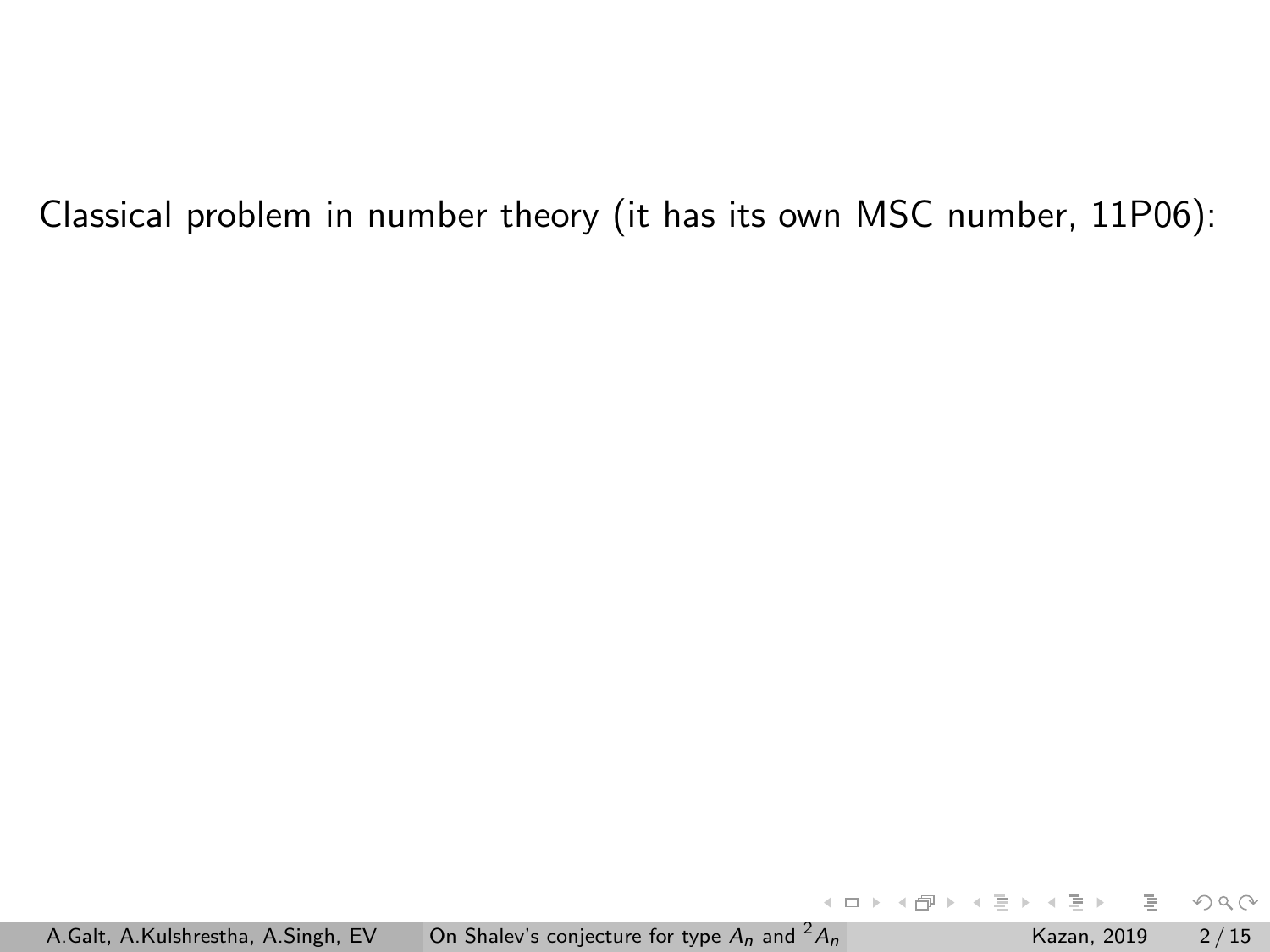## Waring problem, 1770

Does for every integer  $n > 1$  there exists  $k = k(n)$  such that each natural N can be expressed as  $x_1^n + x_2^n + \ldots + x_{k(n)}^n$  with integer nonnegative  $x_1, x_2, \ldots, x_n?$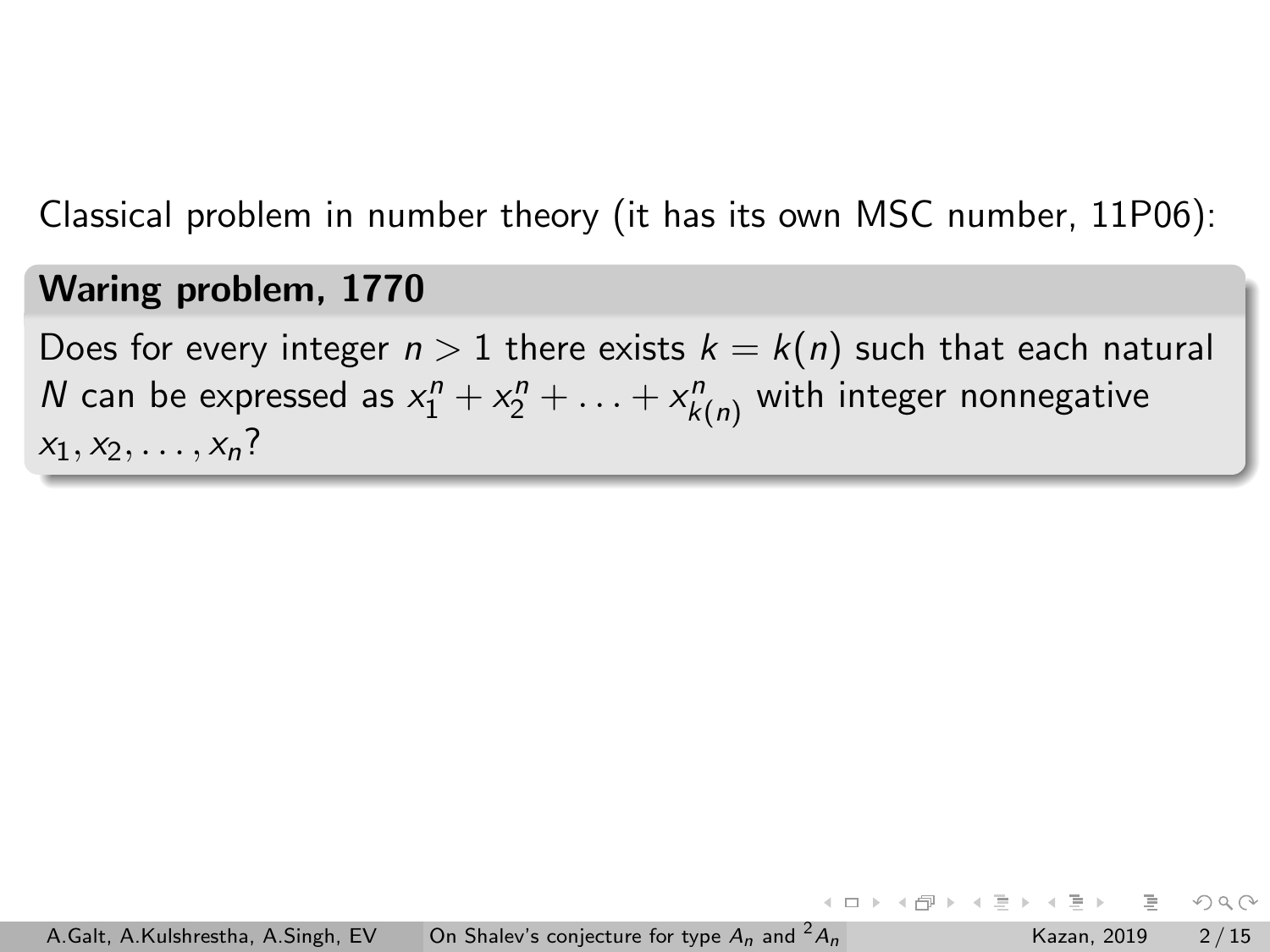## Waring problem, 1770

Does for every integer  $n > 1$  there exists  $k = k(n)$  such that each natural N can be expressed as  $x_1^n + x_2^n + \ldots + x_{k(n)}^n$  with integer nonnegative  $x_1, x_2, \ldots, x_n?$ 

An affirmative answer was provided by (D. Hilbert, 1909).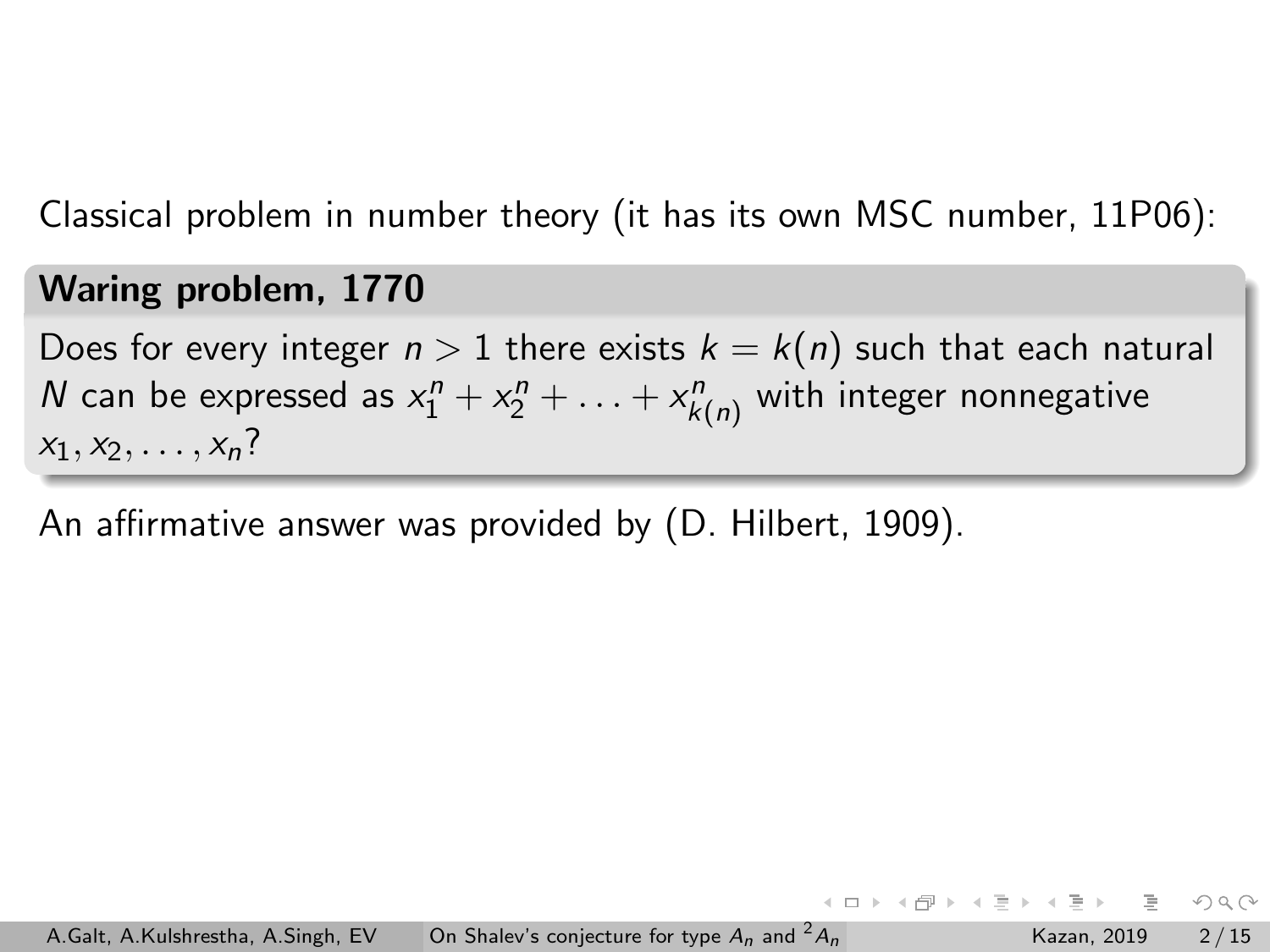# Waring problem, 1770

Does for every integer  $n > 1$  there exists  $k = k(n)$  such that each natural N can be expressed as  $x_1^n + x_2^n + \ldots + x_{k(n)}^n$  with integer nonnegative  $x_1, x_2, \ldots, x_n?$ 

An affirmative answer was provided by (D. Hilbert, 1909). The similar problem in other algebraic systems are called Warring-type problems or simply Warring problems.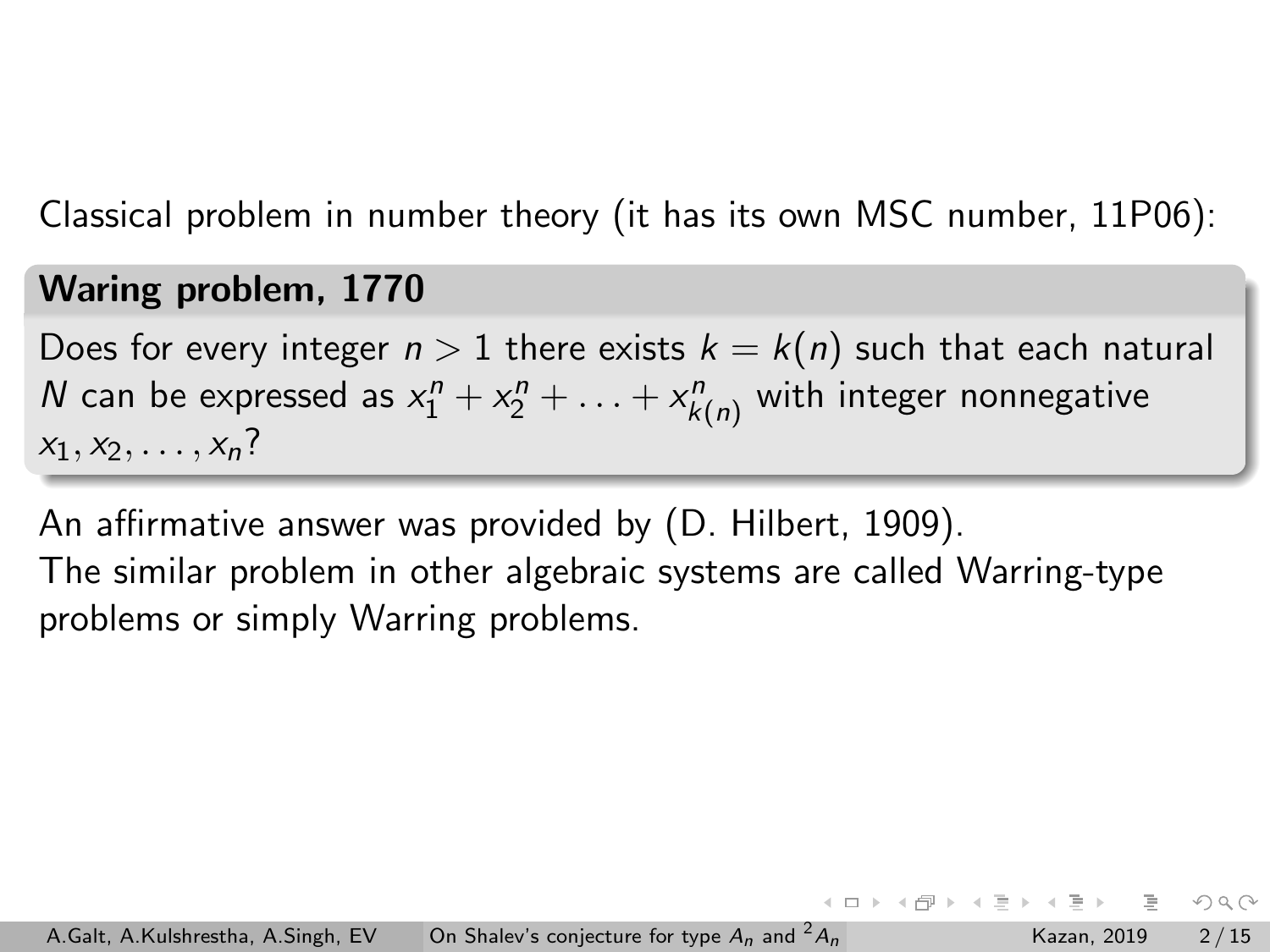By  $F_d$  we denote a free group with free generators  $x_1, \ldots, x_d$ . Any element  $\omega = \omega(x_1, \ldots, x_d)$  of  $F_d$  is called a world.

イロト イ母 トイミト イヨト ニヨー りんぐ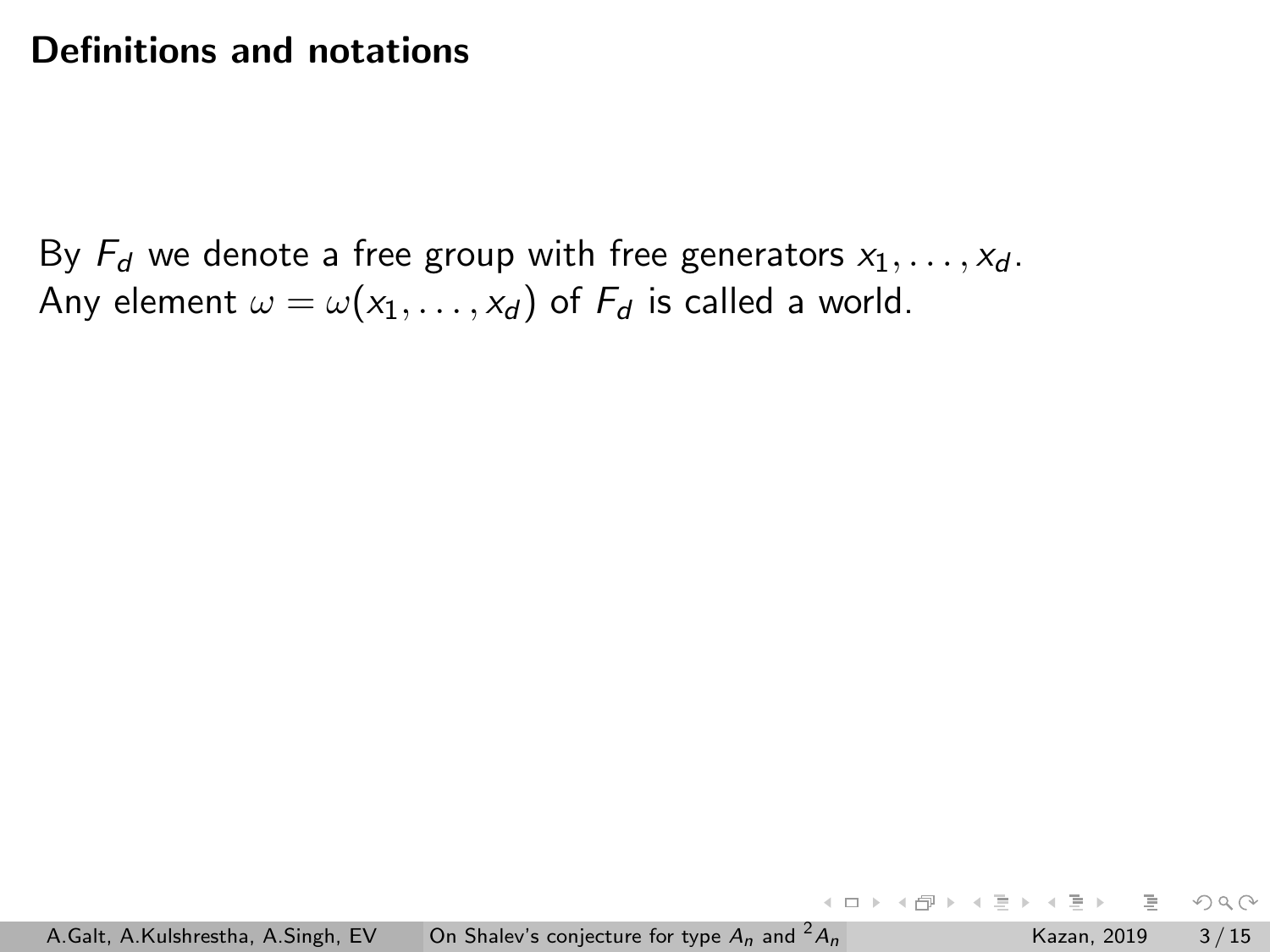By  $F_d$  we denote a free group with free generators  $x_1, \ldots, x_d$ . Any element  $\omega = \omega(x_1, \ldots, x_d)$  of  $F_d$  is called a world. Any world can be written  $\omega = x_i^{m_1}$  $x_{i_1}^{m_1} \ldots x_{i_k}^{m_k}$  $\zeta_{i_k}^{m_k}$ ,  $m_i \in \mathbb{Z}$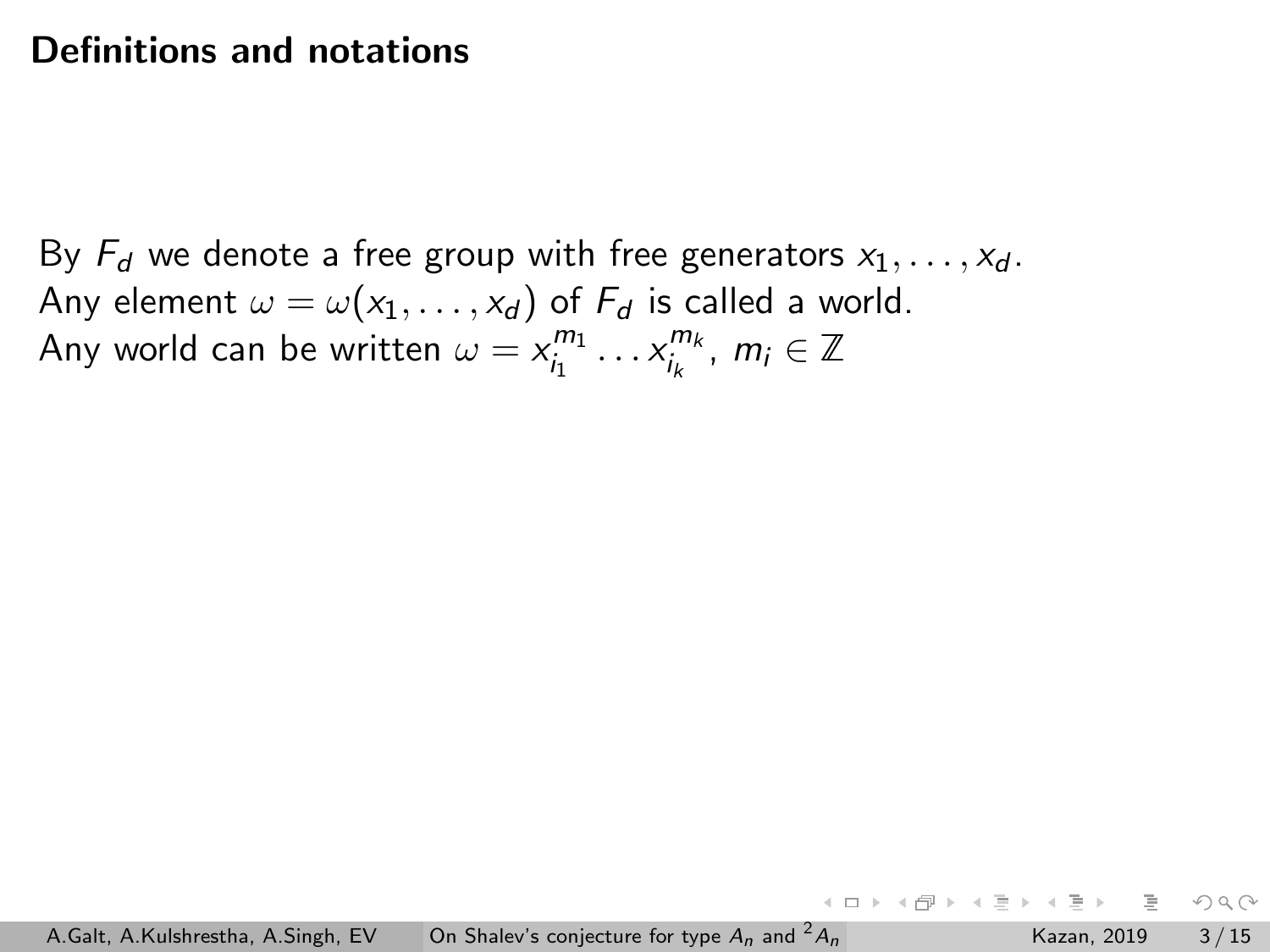By  $F_d$  we denote a free group with free generators  $x_1, \ldots, x_d$ . Any element  $\omega = \omega(x_1, \ldots, x_d)$  of  $F_d$  is called a world. Any world can be written  $\omega = x_i^{m_1}$  $x_{i_1}^{m_1} \ldots x_{i_k}^{m_k}$  $\zeta_{i_k}^{m_k}$ ,  $m_i \in \mathbb{Z}$ For every group G and  $g_1, \ldots, g_d \in G$ , we define

$$
\omega(g_1,\ldots,g_d)=g_{i_1}^{m_1}\ldots g_{i_k}^{m_k}\in G.
$$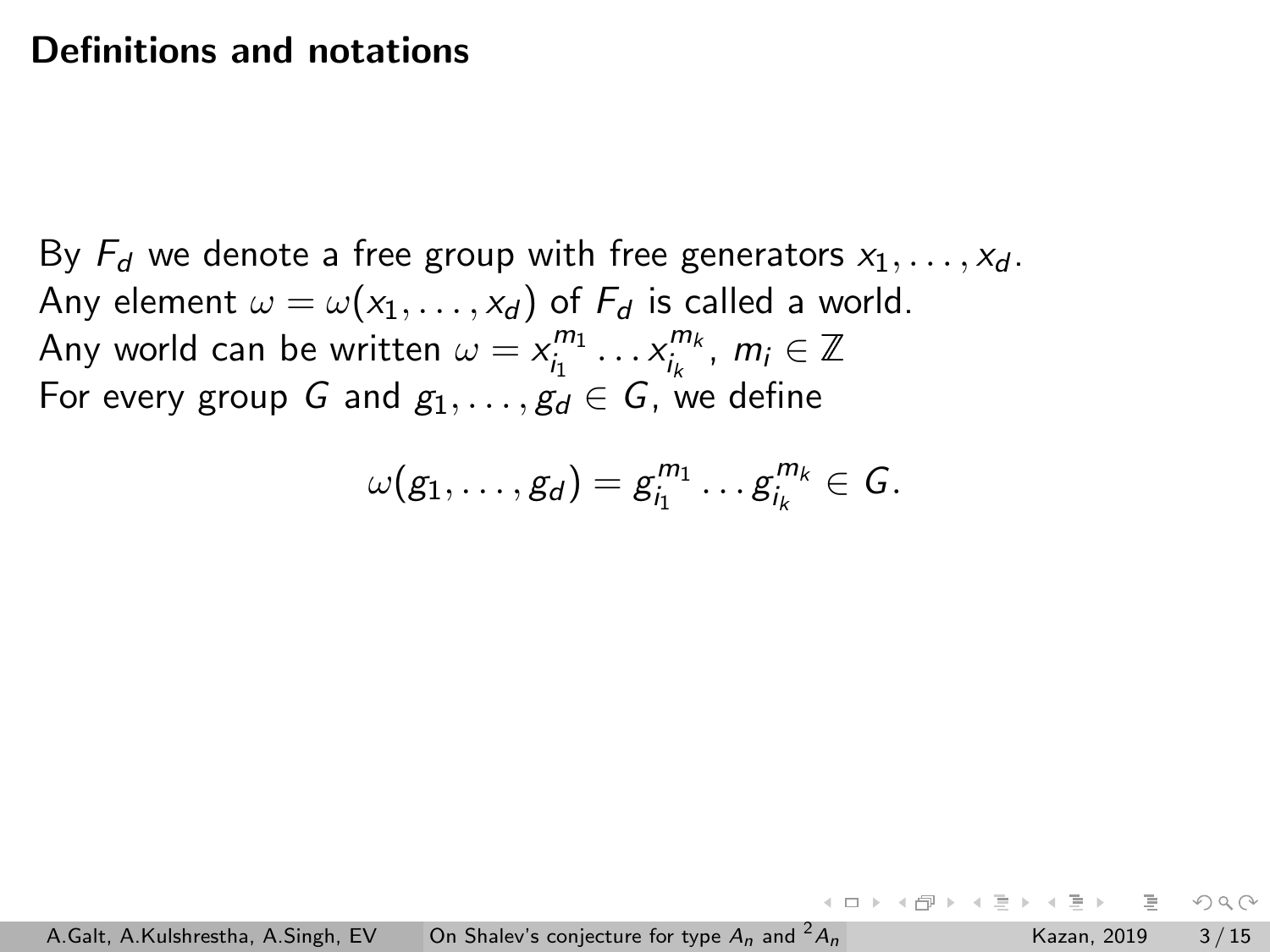By  $F_d$  we denote a free group with free generators  $x_1, \ldots, x_d$ . Any element  $\omega = \omega(x_1, \ldots, x_d)$  of  $F_d$  is called a world. Any world can be written  $\omega = x_i^{m_1}$  $x_{i_1}^{m_1} \ldots x_{i_k}^{m_k}$  $\zeta_{i_k}^{m_k}$ ,  $m_i \in \mathbb{Z}$ For every group G and  $g_1, \ldots, g_d \in G$ , we define

$$
\omega(g_1,\ldots,g_d)=g_{i_1}^{m_1}\ldots g_{i_k}^{m_k}\in G.
$$

Thus the natural map  $\omega:G^{d}\rightarrow G$  arises and we denote its image by  $\omega(G)$ .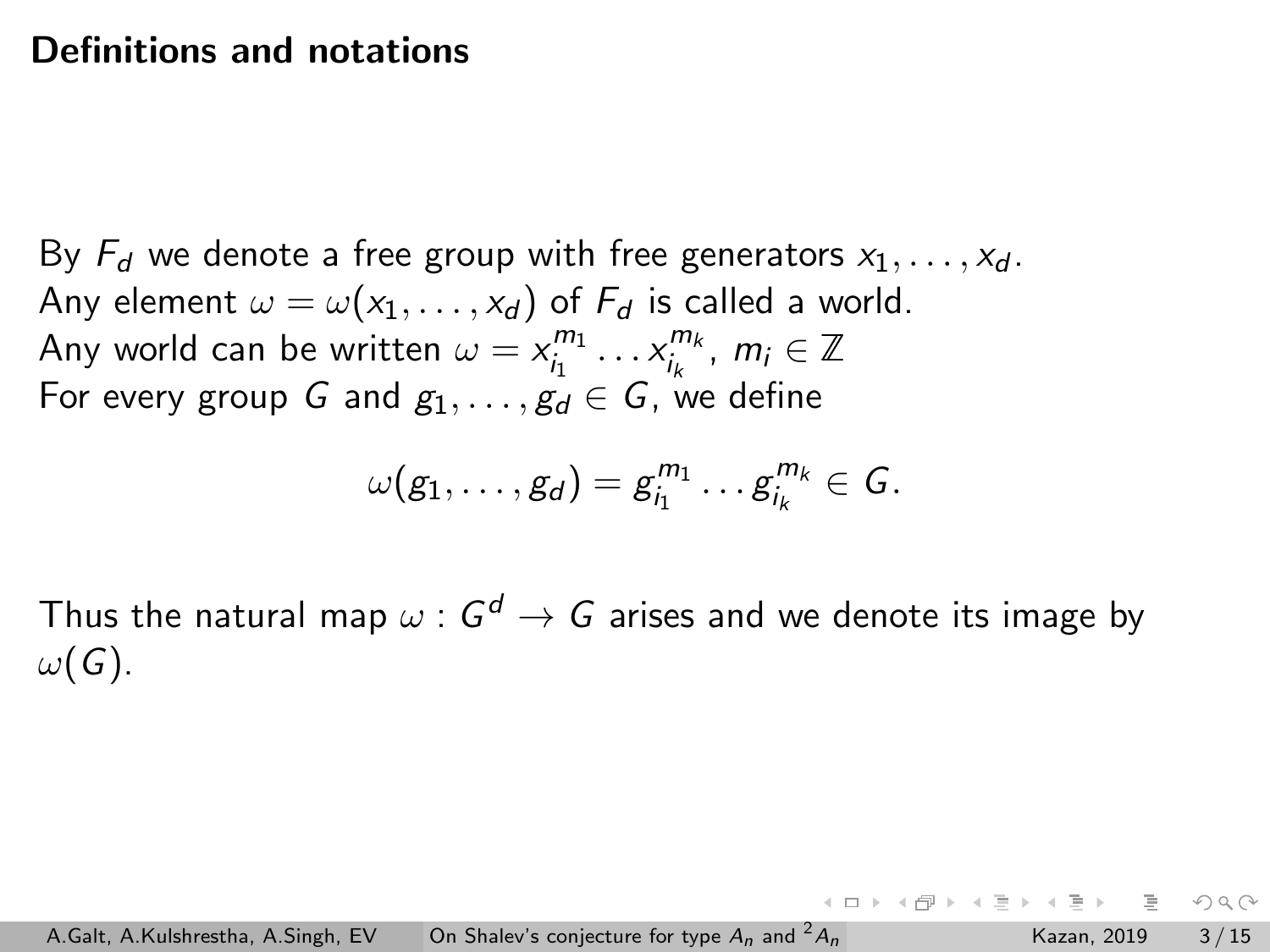The following two problems are of particular interest and are intensively studying

 $4$  ロ }  $4$  何 }  $4$  子 }  $4$ 

 $\bar{a}$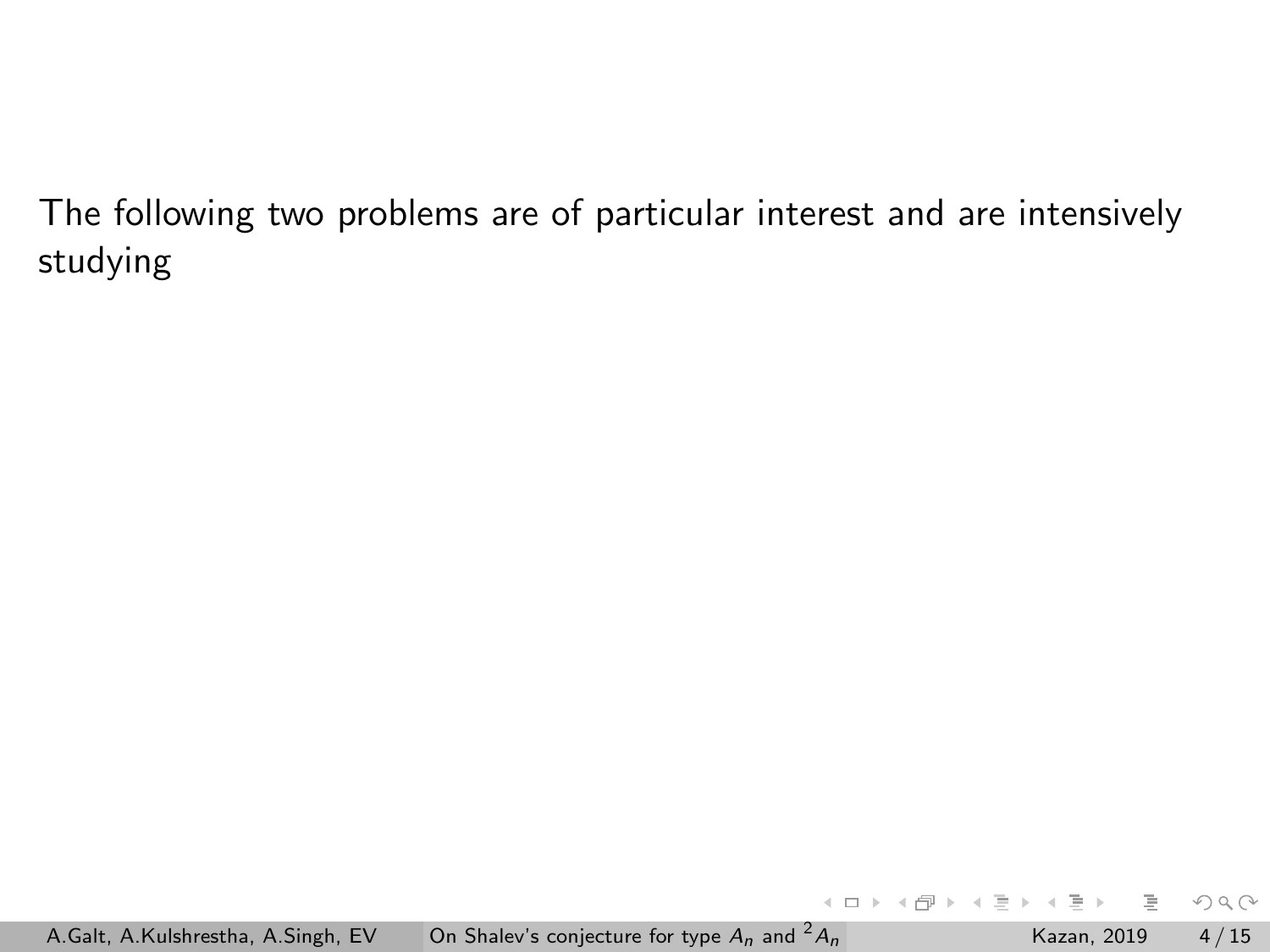The following two problems are of particular interest and are intensively studying

## Problem 1.

What is the size of  $\omega(G)$ ?

 $OQ$ 

 $\leftarrow$   $\Box$   $\rightarrow$   $\leftarrow$   $\Box$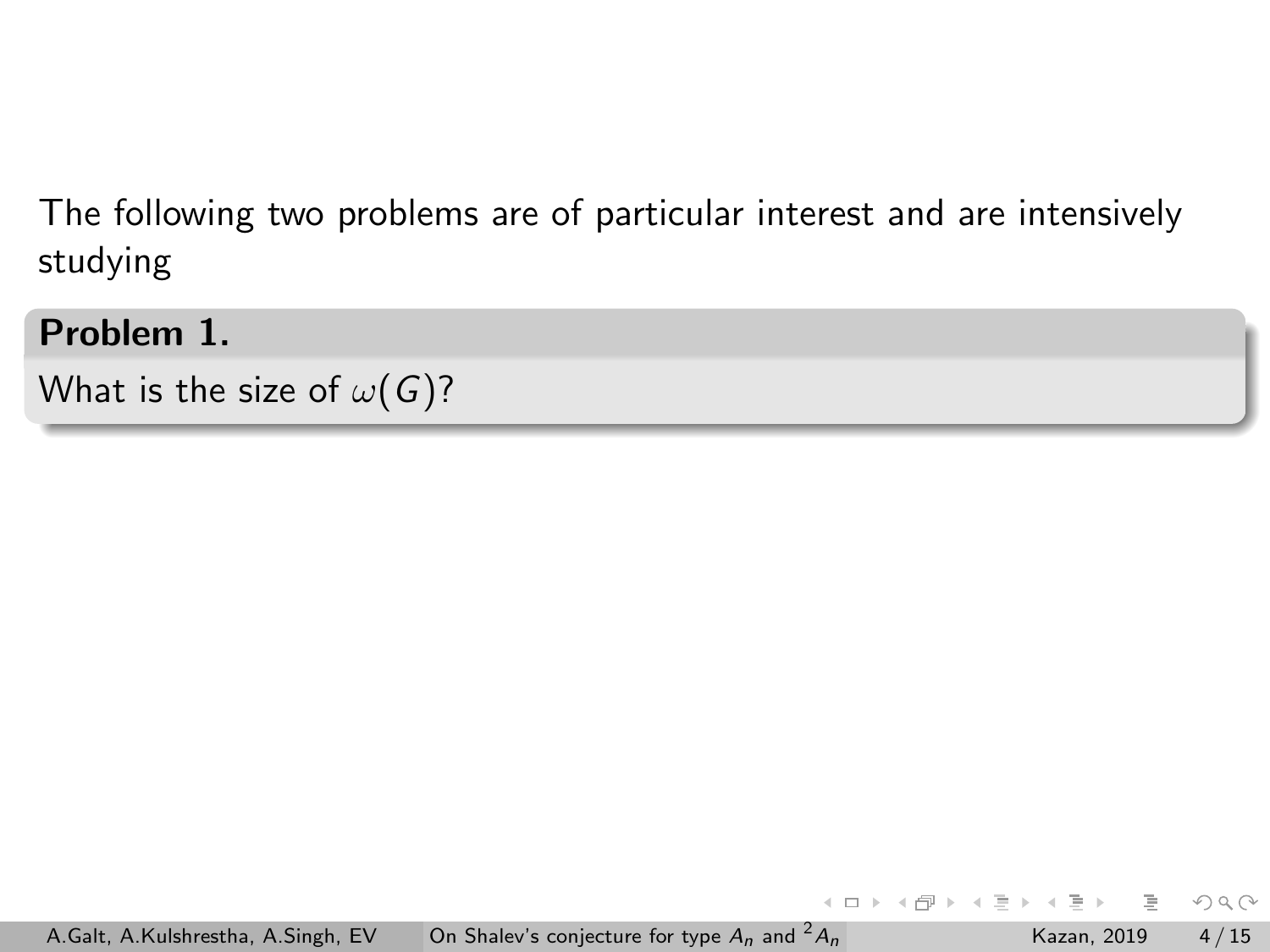The following two problems are of particular interest and are intensively studying

## Problem 1.

What is the size of  $\omega(G)$ ?

## Problem 2.

What is the  $\omega$ -length of G, i.e. what is the minimal k such that  $\omega(\mathsf{G})^k = \langle \omega(\mathsf{G}) \rangle$ ?

A.Galt, A.Kulshrestha, A.Singh, EV [On Shalev's conjecture for type](#page-0-0)  $A_n$  and  ${}^2A_n$  Kazan, 2019 4/15

 $OQ$ 

( □ ) ( <sup>□</sup> )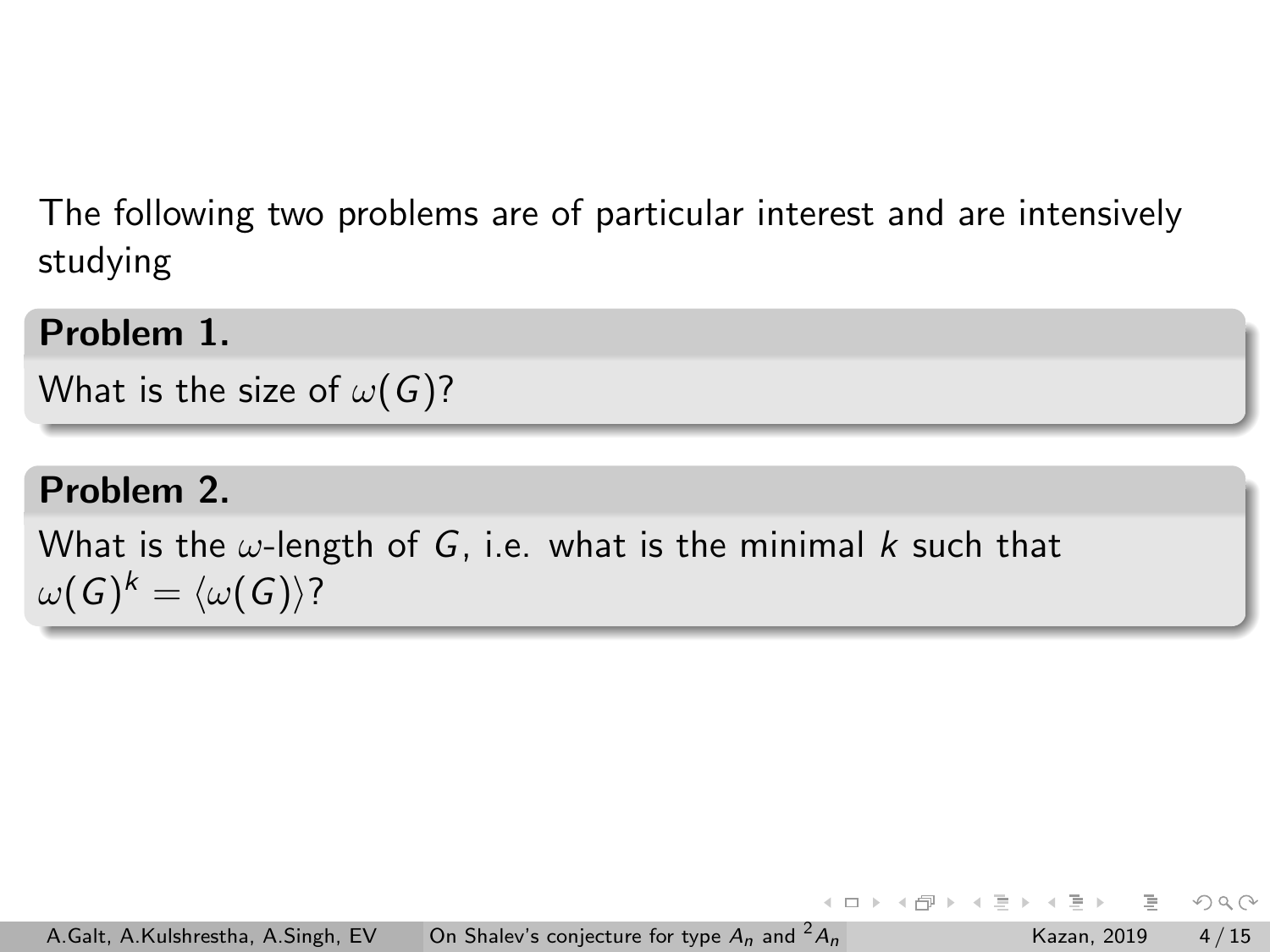Notice that, for every  $\omega = x_{i_1}^{m_1}$  $x_{i_1}^{m_1} \ldots x_{i_k}^{m_k}$  $i_k^{\prime\prime k}$ 

- 1 1  $\in \omega(G)$ and
- 2  $\omega(G)$  is Aut(G)-invariant.

 $OQ$ 

イロト イ母ト イミト イミト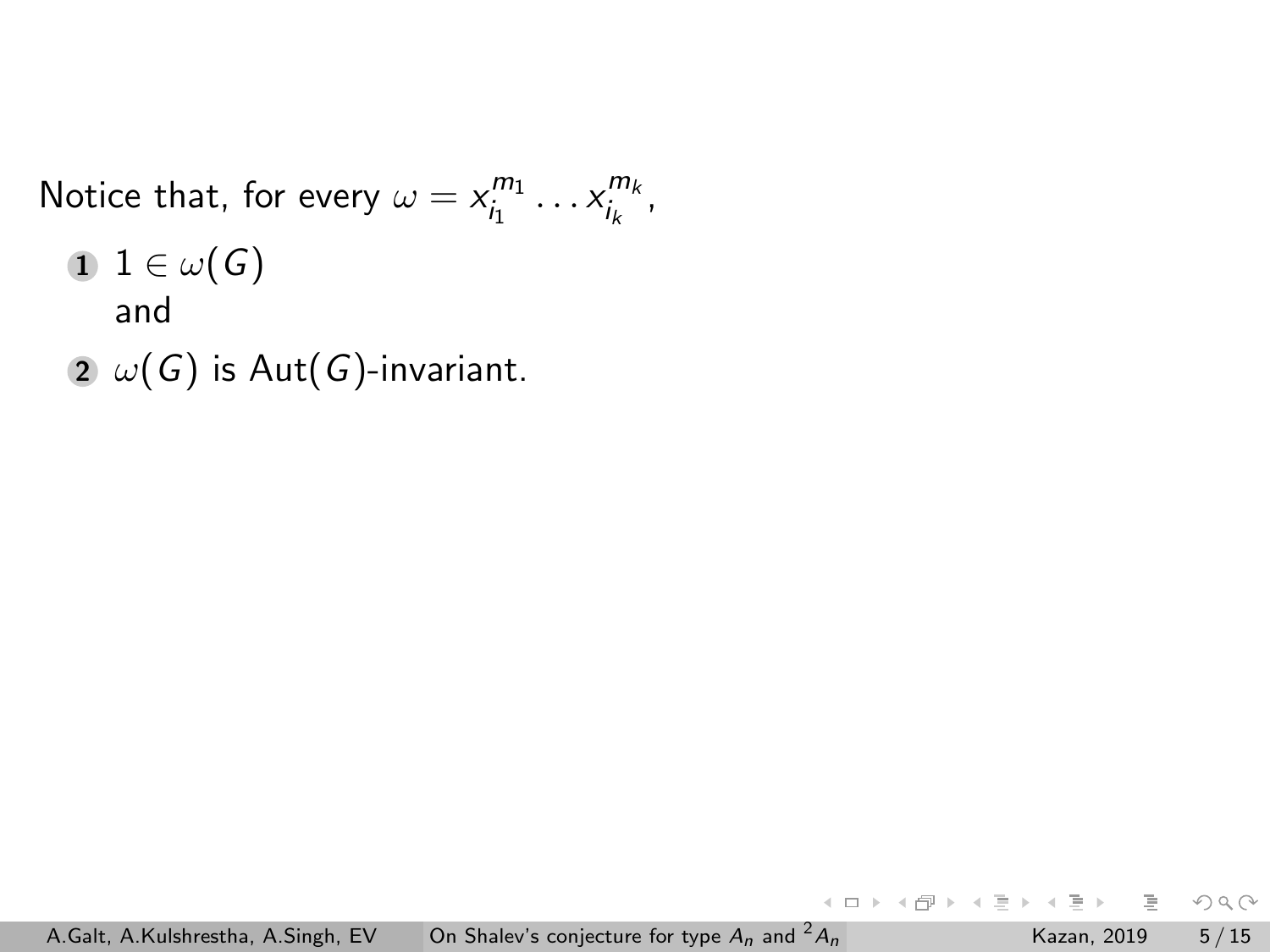Notice that, for every  $\omega = x_{i_1}^{m_1}$  $x_{i_1}^{m_1} \ldots x_{i_k}^{m_k}$  $i_k^{\prime\prime k}$ 

- 1 1  $\in \omega(G)$ and
- 2  $\omega(G)$  is Aut(G)-invariant.

# Theorem (A. Lubotzky, 2014).

Let G be a finite simple group of Lie type, and let A be a subset of G such that  $1 \in A$  and A is Aut(G)-invatiant. Then there exists  $\omega \in F_2$ with  $\omega(G) = A$ .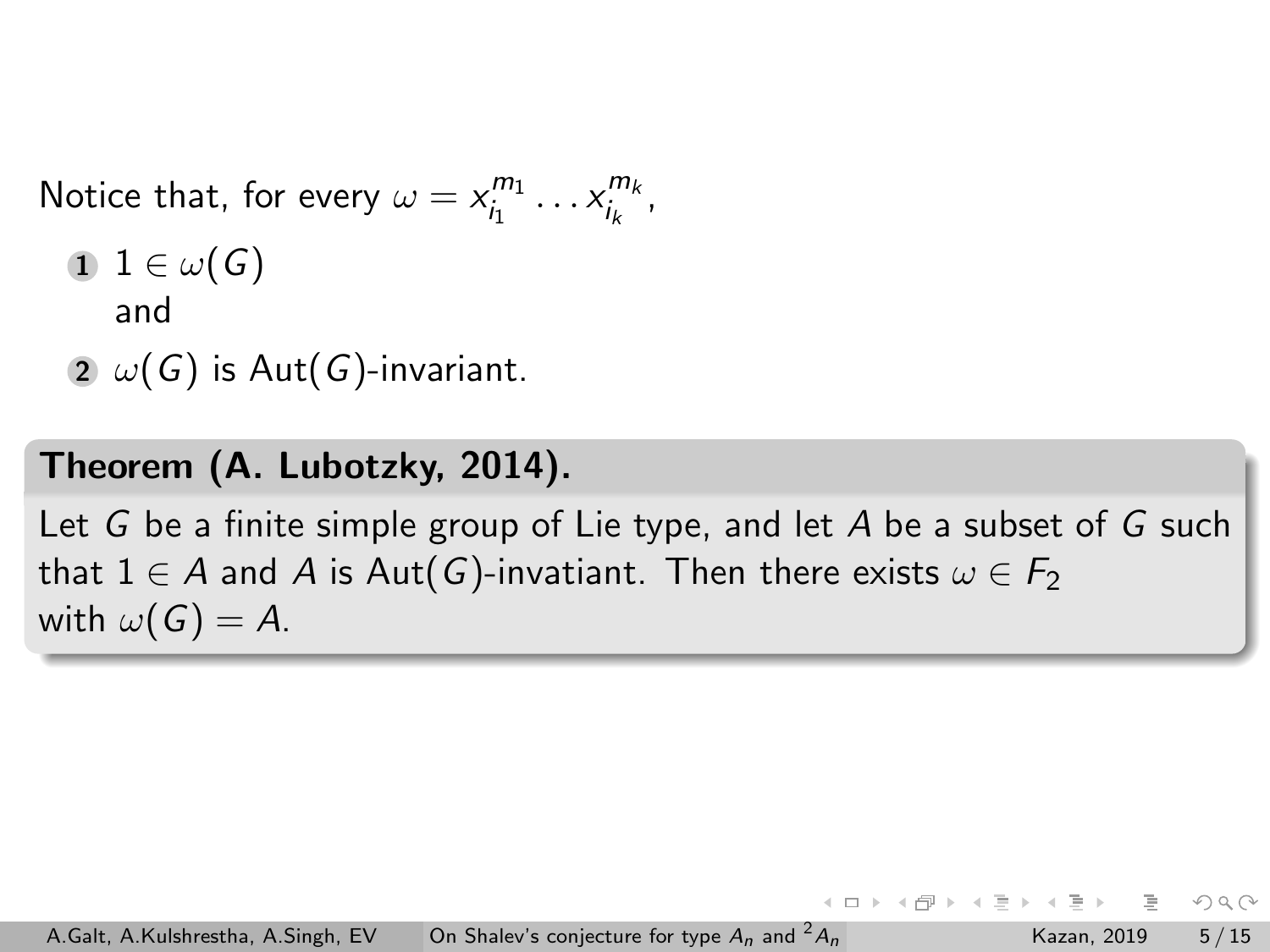### Theorem (M. Larsen, A. Shalev, P. H. Tiep, 2011).

For every nonempty words  $\omega_1, \omega_2 \in F_d$  there exists  $N = N(\omega_1, \omega_2)$  such that for a finite nonabelian simple group G with  $|G| \geq N$ , the equality  $\omega_1(G)\omega_2(G) = G$  holds.

 $OQ$ 

 $\leftarrow$   $\Box$   $\rightarrow$   $\leftarrow$   $\leftarrow$   $\Box$   $\rightarrow$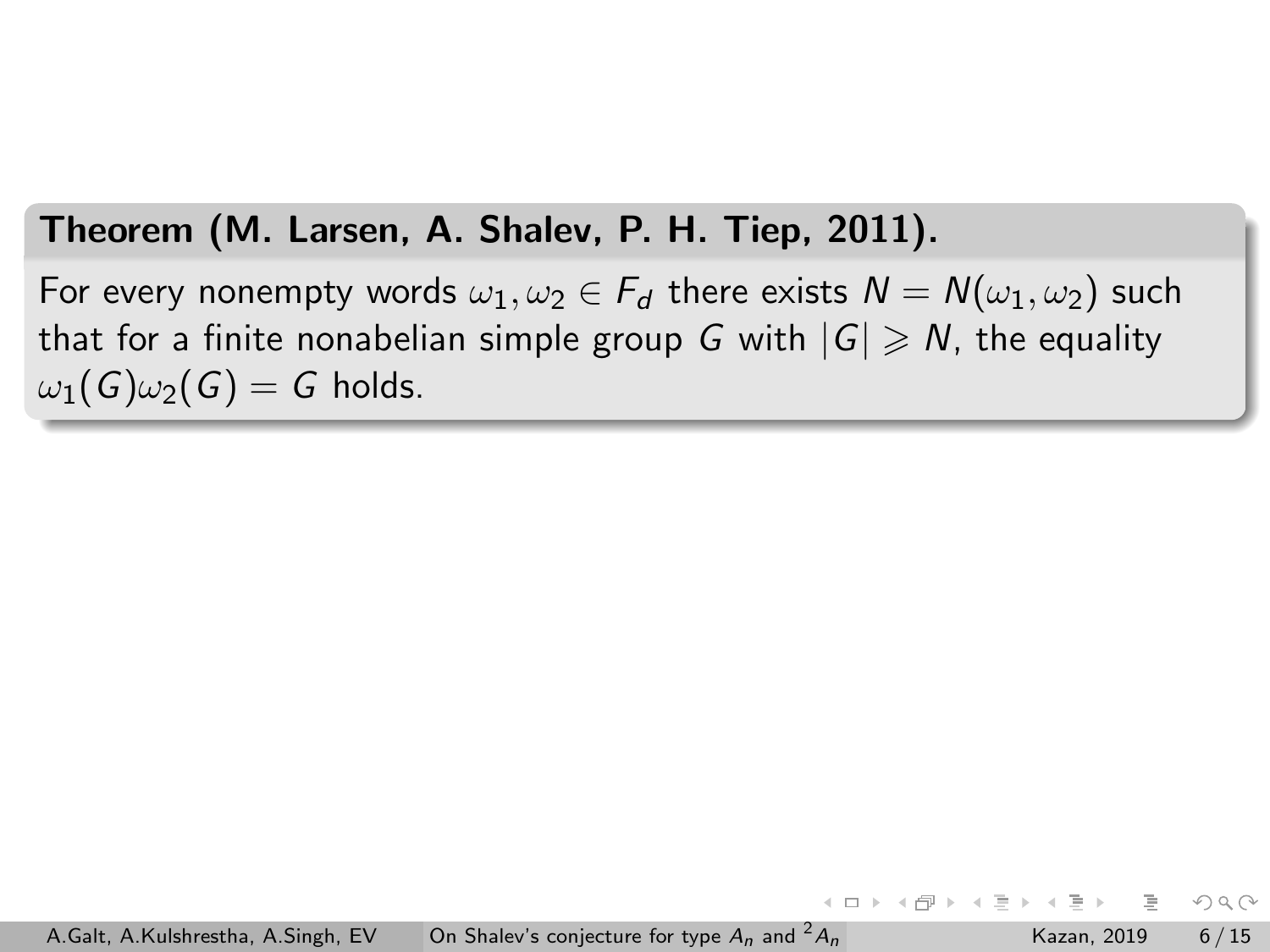#### Theorem (M. Larsen, A. Shalev, P. H. Tiep, 2011).

For every nonempty words  $\omega_1, \omega_2 \in F_d$  there exists  $N = N(\omega_1, \omega_2)$  such that for a finite nonabelian simple group G with  $|G| \geq N$ , the equality  $\omega_1(G)\omega_2(G) = G$  holds.

## Corollary (M. Larsen, A. Shalev, P. H. Tiep, 2011).

For every integer  $k > 0$  there exists  $N = N(k)$  such that in a finite simple group G with  $|G| \ge N$  every element of G is a product of two k-th powers.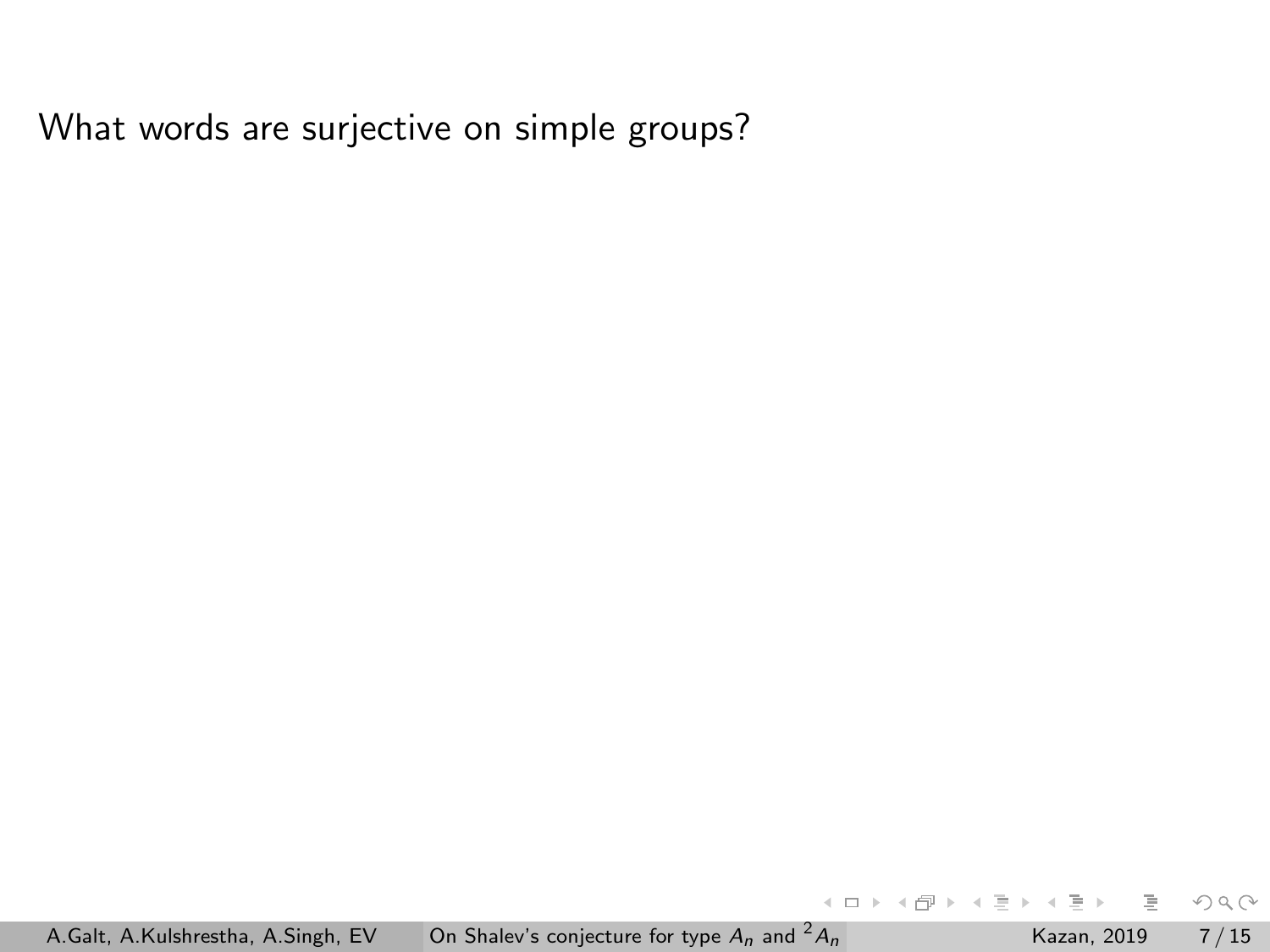Conjecture (Ore, 1951).

Any element of a nonabelian simple group is a commutator.

( □ ) ( / <sup>□</sup> )

目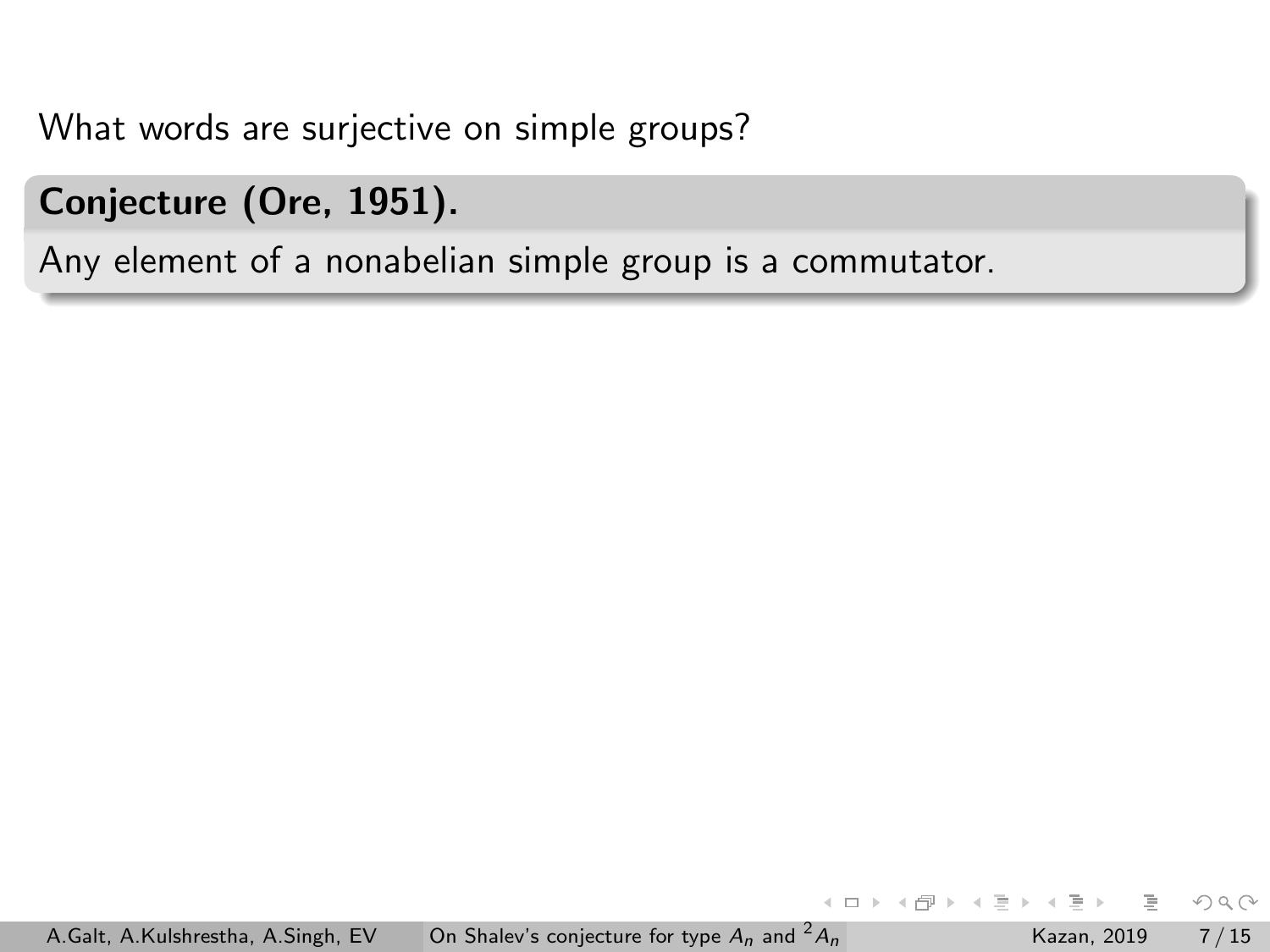Conjecture (Ore, 1951).

Any element of a nonabelian simple group is a commutator.

The affirmative answer to the conjecture (Liebeck, O'Brien, Shalev, Tiep, 2010).

← □ ▶ ⊣ <sup>□</sup> ▶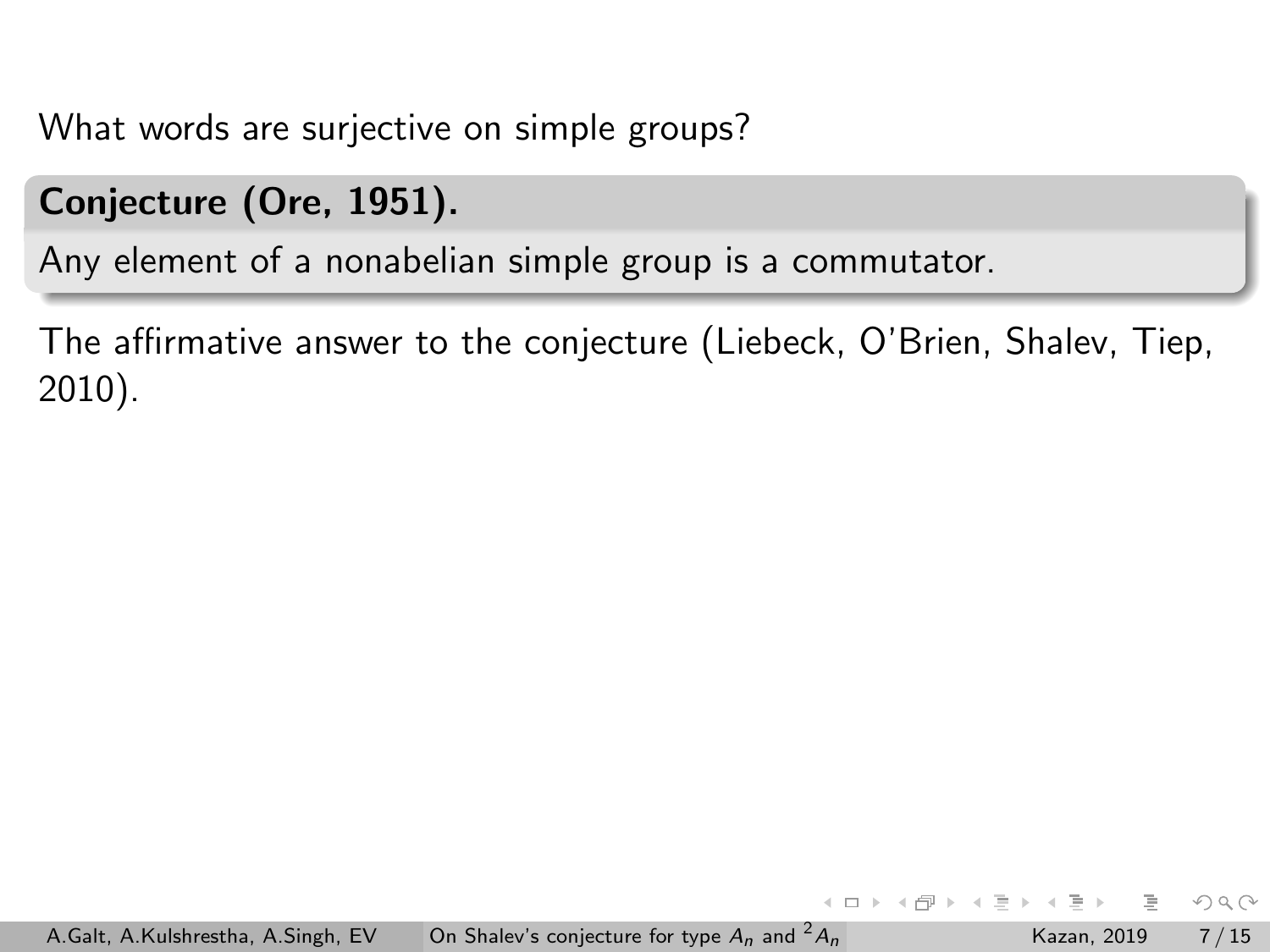Conjecture (Ore, 1951).

Any element of a nonabelian simple group is a commutator.

The affirmative answer to the conjecture (Liebeck, O'Brien, Shalev, Tiep, 2010).

Theorem (Guralnik, Liebeck, O'Brien, Shalev, Tiep, 2018).

(1) Let  $N = p^a q^b$ , where p, q are primes and a, b are nonnegative integers. Then the word  $\omega(x,y) = x^N y^N$  is surjective for all finite nonabelian simple groups.

←ロト ←何ト ←ヨト ←ヨト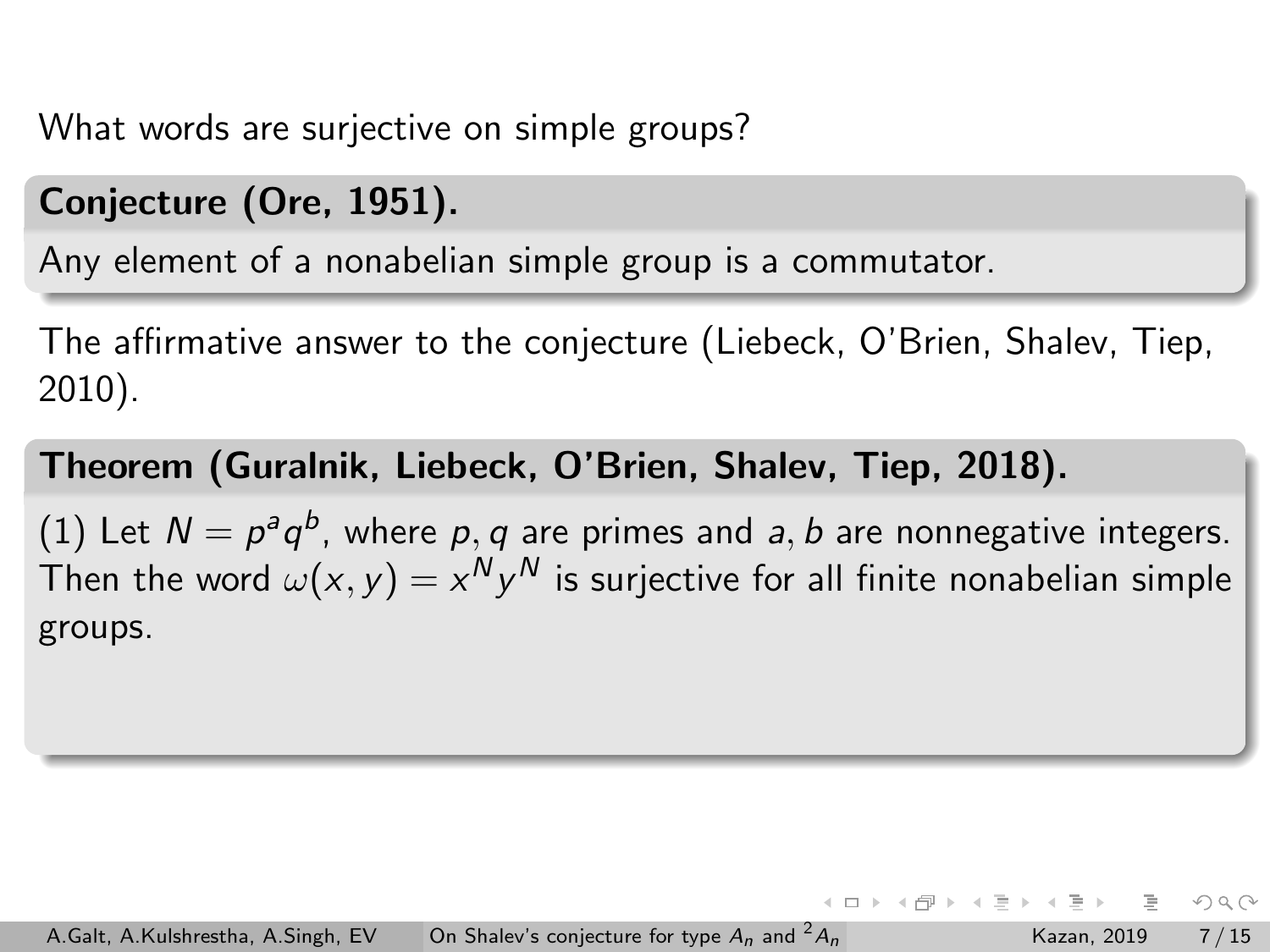Conjecture (Ore, 1951).

Any element of a nonabelian simple group is a commutator.

The affirmative answer to the conjecture (Liebeck, O'Brien, Shalev, Tiep, 2010).

Theorem (Guralnik, Liebeck, O'Brien, Shalev, Tiep, 2018).

(1) Let  $N = p^a q^b$ , where p, q are primes and a, b are nonnegative integers. Then the word  $\omega(x,y) = x^N y^N$  is surjective for all finite nonabelian simple groups.

(2) Let N be an odd positive integer. Then the world  $\omega(x,y,z) = x^N y^N z^N$  is surjective on all quasisimple finite groups.

 $OQ$ 

 $\left\{ \begin{array}{ccc} \pm & \pm & \pm \end{array} \right.$  and  $\left\{ \begin{array}{ccc} \pm & \pm & \pm \end{array} \right.$  and  $\left\{ \begin{array}{ccc} \pm & \pm & \pm \end{array} \right.$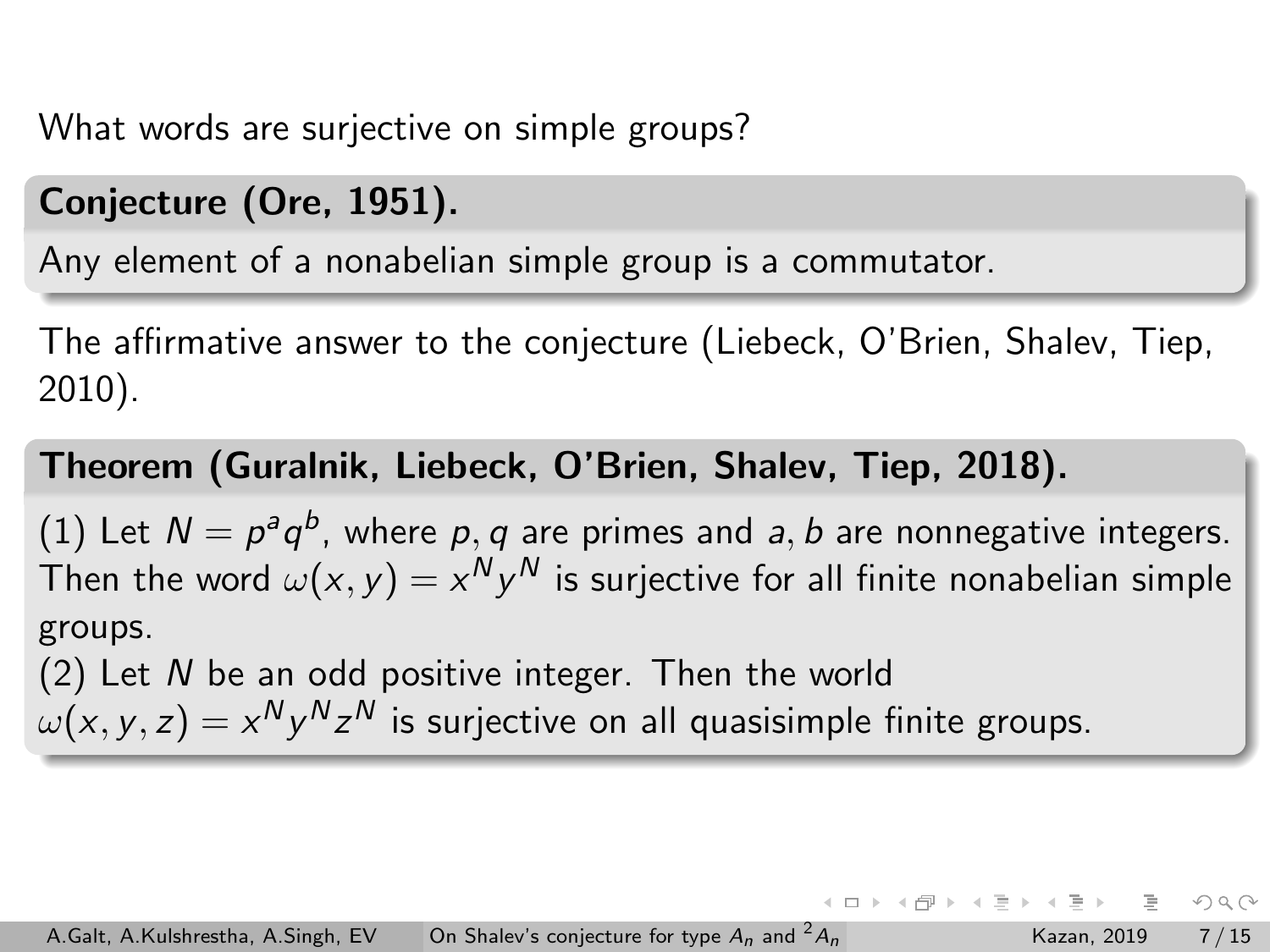## Theorem (M. Larsen, A. Shalev, 2009).

Let G be a finite simple group of Lie type of rank n and  $\omega \neq 1$  be a world. Then there exists  $N = N(\omega)$  such that if G is not of type  $A_n$  or  ${}^2A_n$ , and  $|G| \geqslant N$ , then

 $|\omega(G)| \geqslant cn^{-1}|G|$ 

for a constant  $c = c(\omega) > 0$ .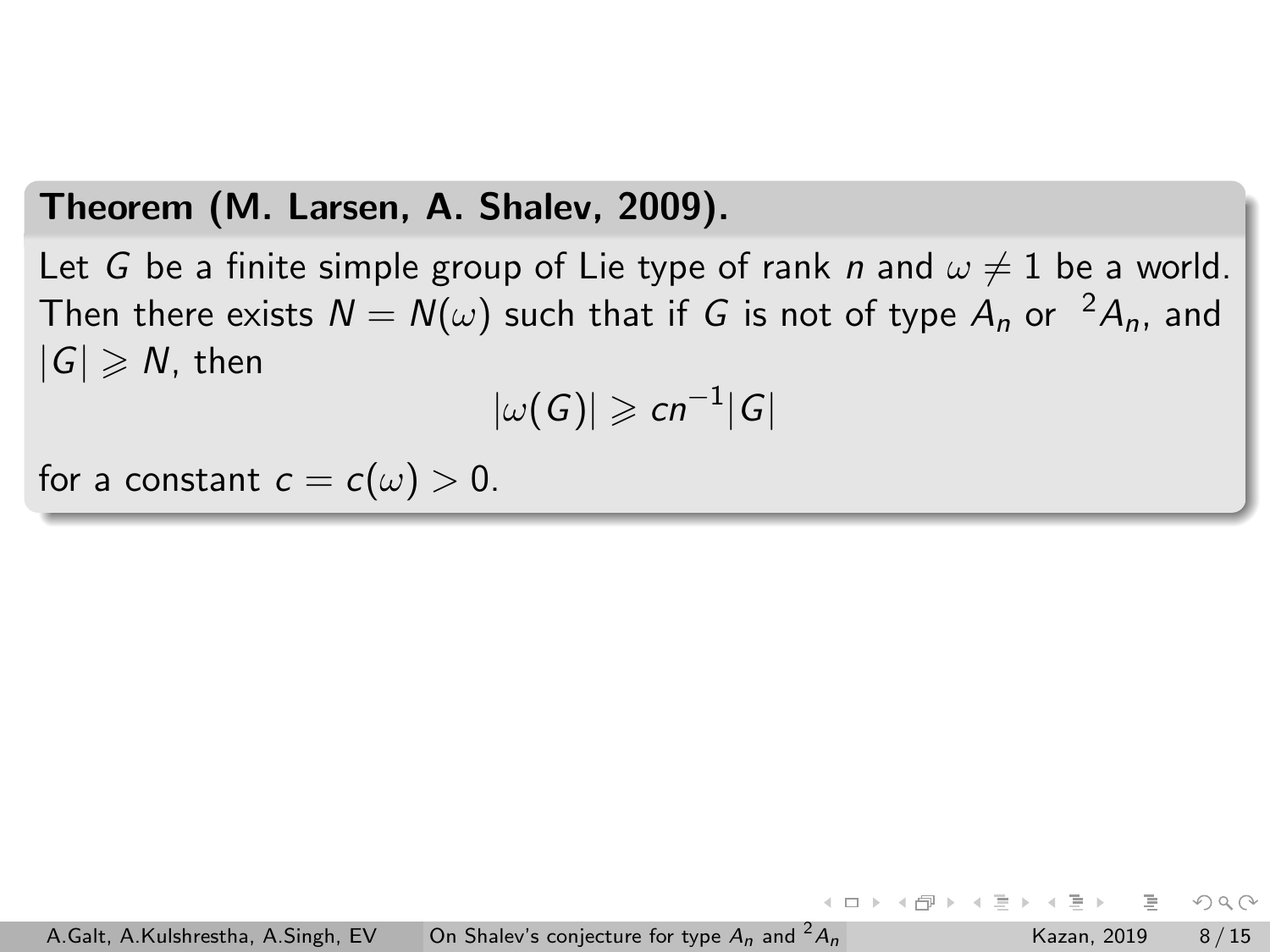## Theorem (M. Larsen, A. Shalev, 2009).

Let G be a finite simple group of Lie type of rank n and  $\omega \neq 1$  be a world. Then there exists  $N = N(\omega)$  such that if G is not of type  $A_n$  or  ${}^2A_n$ , and  $|G| \geqslant N$ , then

 $|\omega(G)| \geqslant cn^{-1}|G|$ 

for a constant  $c = c(\omega) > 0$ .

Later in 2011 N. Nikolov and L. Pyber obtained a weaker bound for groups of type  $A_n$  and  ${}^2A_n$  (of type  $\frac{|G|}{k^2}$ , where k is the minimal permutation representation degree of G,  $k \geq 2^n-1$ , where  $n$  is the rank of G).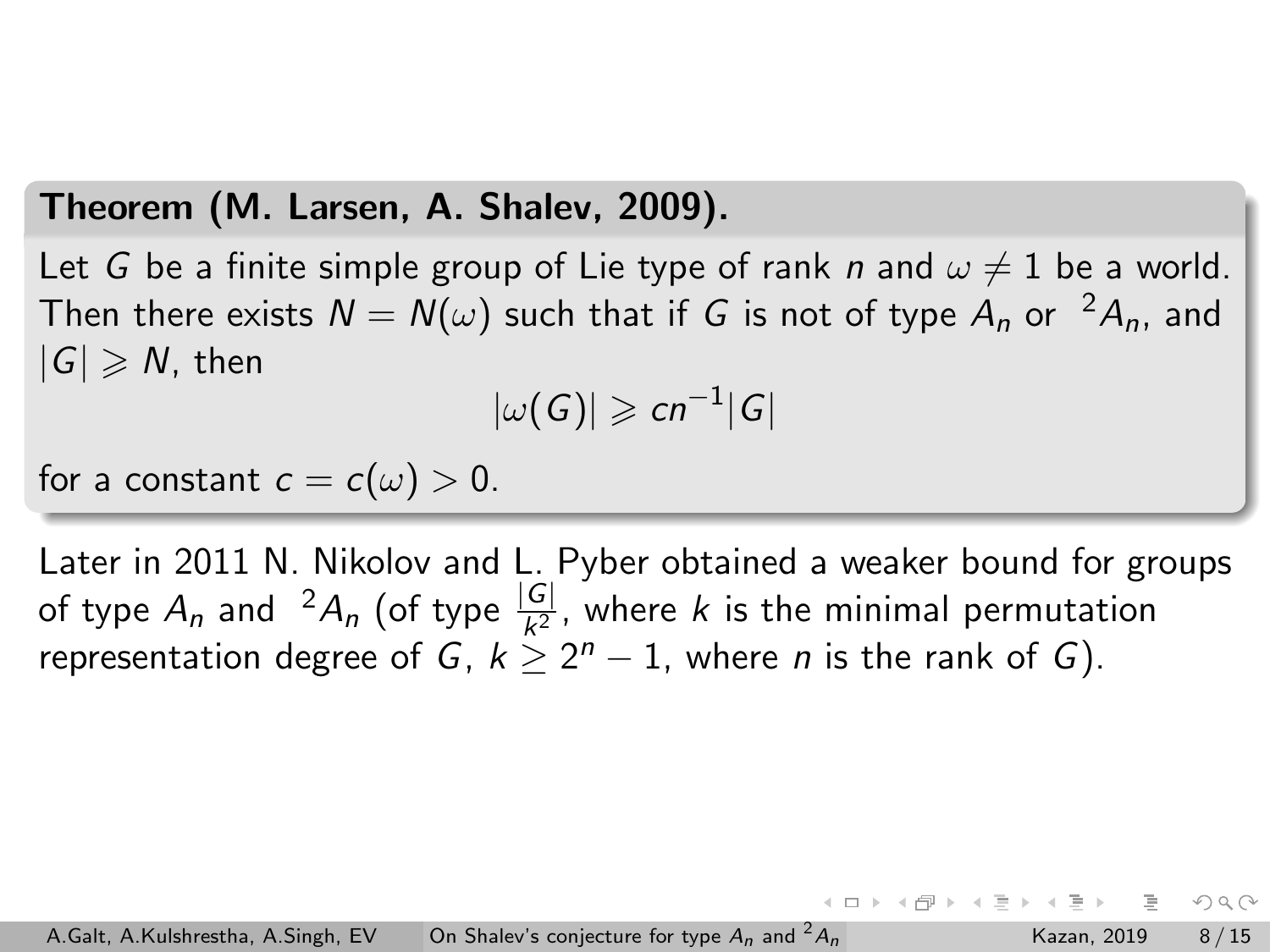## **Conjecture**

In a survey paper in 2013 A. Shalev provide the following

# Conjecture 1. (A. Shalev).

For every  $\omega \neq 1$  there exists  $N = N(\omega)$  such that if G is an alternating group of degree  $n$ , or a finite simple group of Lie type of rank  $n$  with  $|G| \geqslant N$ , then

$$
|\omega(G)|\geqslant cn^{-1}|G|,
$$

where  $c = c(\omega) > 0$  is a constant.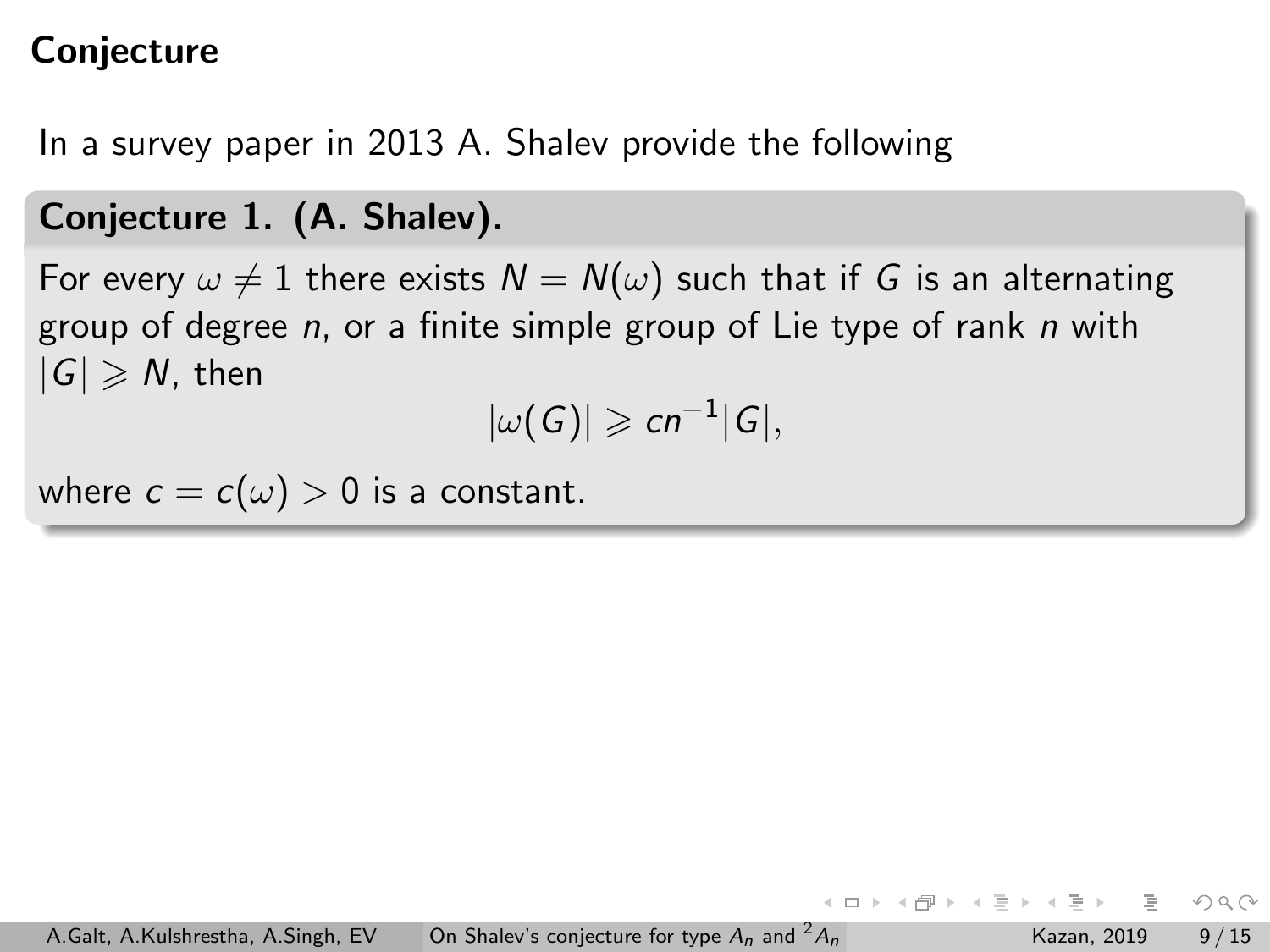## **Conjecture**

In a survey paper in 2013 A. Shalev provide the following

# Conjecture 1. (A. Shalev).

For every  $\omega \neq 1$  there exists  $N = N(\omega)$  such that if G is an alternating group of degree  $n$ , or a finite simple group of Lie type of rank  $n$  with  $|G| \geqslant N$ , then

$$
|\omega(G)|\geqslant cn^{-1}|G|,
$$

where  $c = c(\omega) > 0$  is a constant.

We say that  $\omega$  is a power world, if  $\omega = \upsilon^m$  for  $m > 1$  and a world  $\upsilon.$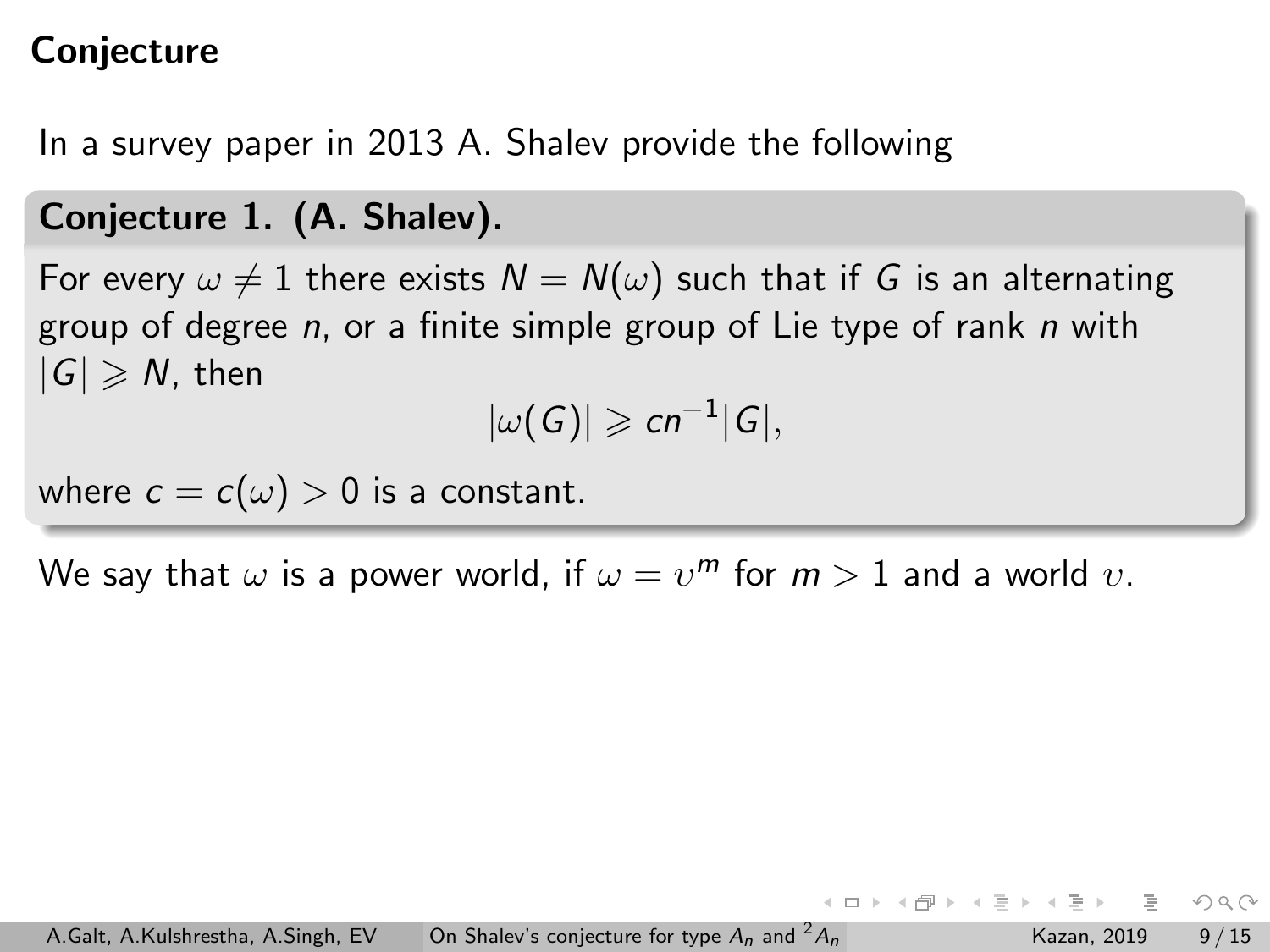## **Conjecture**

In a survey paper in 2013 A. Shalev provide the following

# Conjecture 1. (A. Shalev).

For every  $\omega \neq 1$  there exists  $N = N(\omega)$  such that if G is an alternating group of degree  $n$ , or a finite simple group of Lie type of rank  $n$  with  $|G| \geqslant N$ , then

$$
|\omega(G)|\geqslant cn^{-1}|G|,
$$

where  $c = c(\omega) > 0$  is a constant.

We say that  $\omega$  is a power world, if  $\omega = \upsilon^m$  for  $m > 1$  and a world  $\upsilon.$ 

## Conjecture 2. (A. Shalev).

Let  $\omega$  be a non-power world and G be a finite simple group. Then there exist  $N = N(\omega)$ ,  $c = c(\omega) > 0$  such that for a nonabelian simple group G with  $|G| \geq N$  the inequality  $|\omega(G)| \geq c|G|$  holds.

 $OQ$ 

イロト イ押 トイヨ トイヨト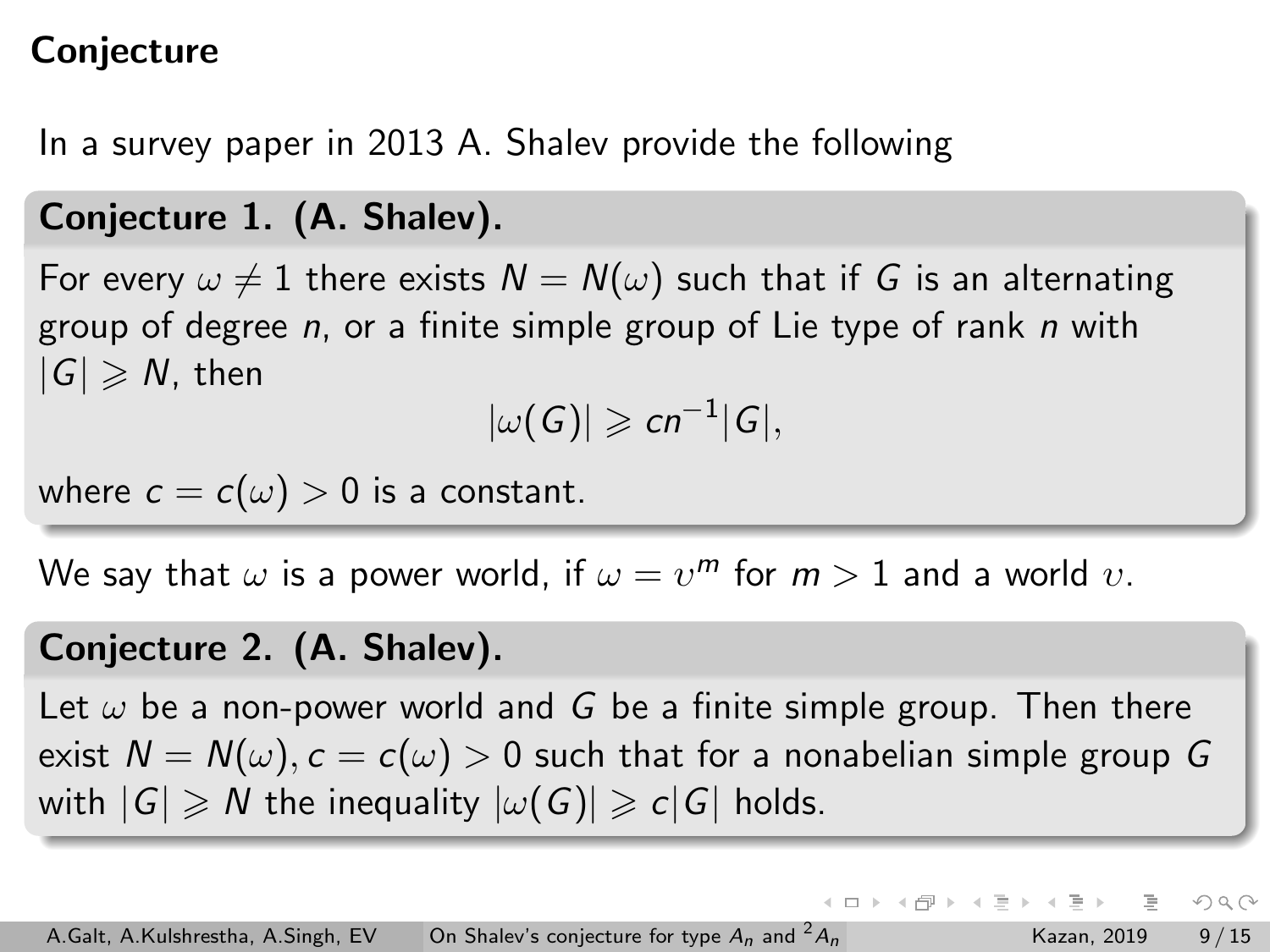We consider the first conjecture for finite groups of type  $A_n$  and  ${}^2A_n$ , and a power world  $\omega = x^M$ .

 $\mathcal{A} \equiv \mathcal{V} \quad \mathcal{A} \stackrel{\text{def}}{\iff} \mathcal{V} \quad \mathcal{A} \stackrel{\text{def}}{\iff} \mathcal{V}$ 

 $\equiv$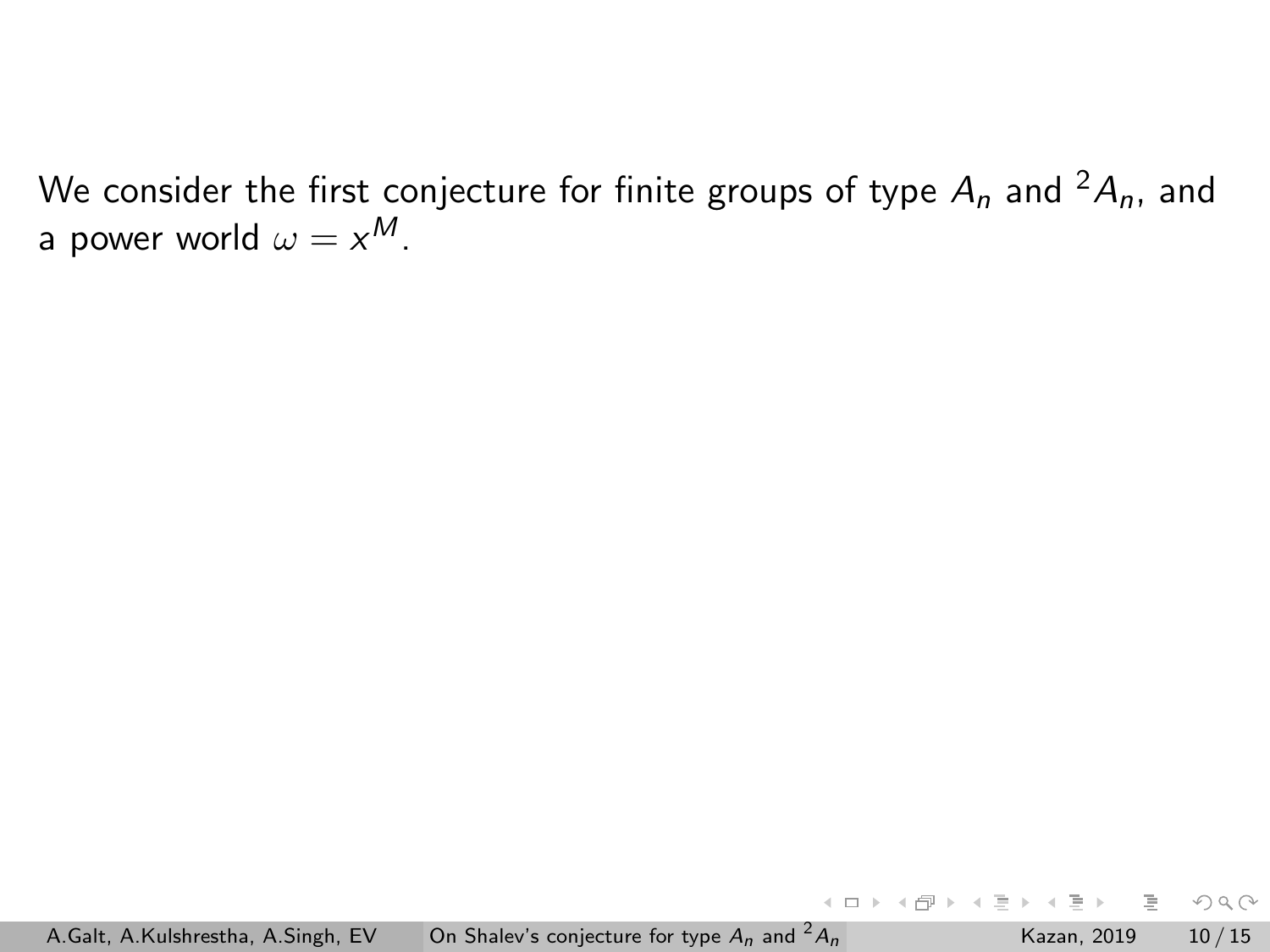We consider the first conjecture for finite groups of type  $A_n$  and  ${}^2A_n$ , and a power world  $\omega = x^M$ . Notice that if

$$
\omega=x_{i_1}^{m_1}\ldots x_{i_k}^{m_k},\quad m_1+\ldots+m_k\neq 0,
$$

then  $|\omega(G)| \geqslant |\bar{\omega}(G)|$ , where  $\bar{\omega} = x^{m_1 + ... + m_k}$ .

 $OQ$ 

 $\equiv$ 

イロト イ母ト イヨト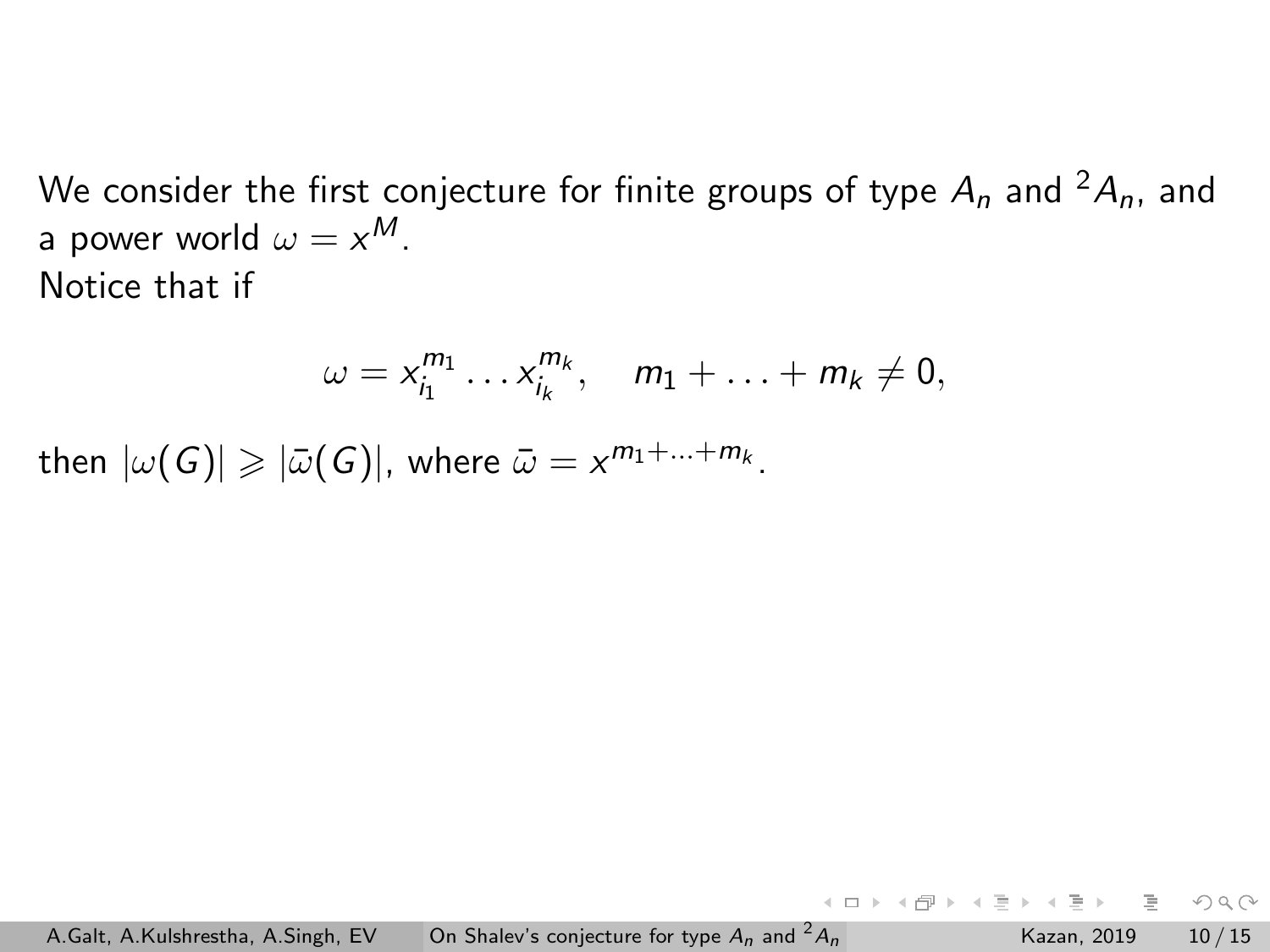We consider the first conjecture for finite groups of type  $A_n$  and  ${}^2A_n$ , and a power world  $\omega = x^M$ . Notice that if

$$
\omega=x_{i_1}^{m_1}\ldots x_{i_k}^{m_k},\quad m_1+\ldots+m_k\neq 0,
$$

then  $|\omega(G)| \geqslant |\bar{\omega}(G)|$ , where  $\bar{\omega} = x^{m_1 + ... + m_k}$ . Moreover if, for some free variable, the sum of its powers in the world  $\omega$ equals  $k\neq 0$ , then  $|\omega(G)|\geqslant |\bar{\omega}(G)|$ , where  $\bar{\omega}=x^k.$  So an affirmative solution to Conjecture 1 for a world  $\mathsf{x}^{\mathsf{M}}$  implies an affirmative answer for any  $\omega \in F_d \setminus F'_d$ .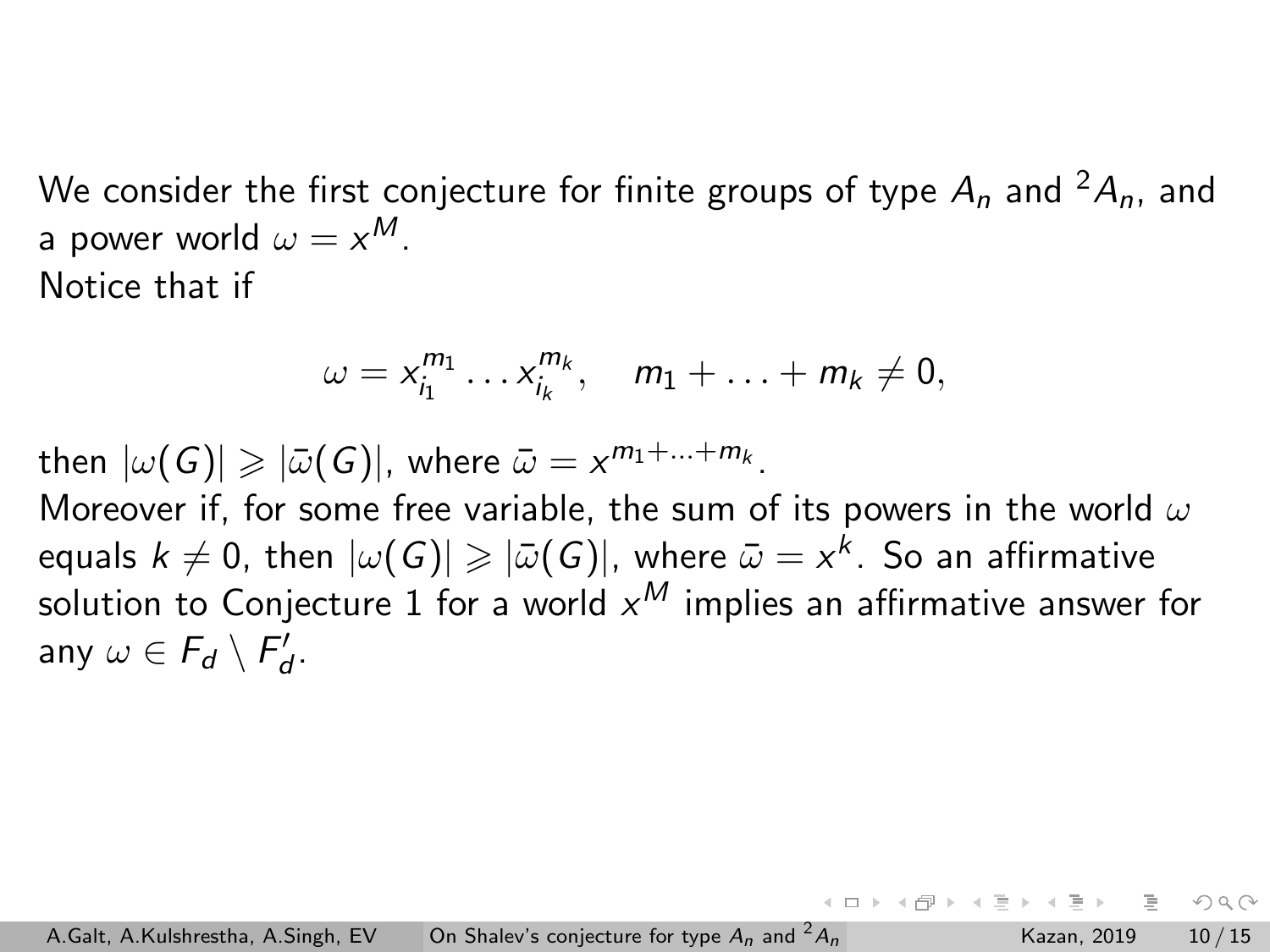First we we show that the constant c in the conjecture does depend on  $\omega$ .

 $\equiv$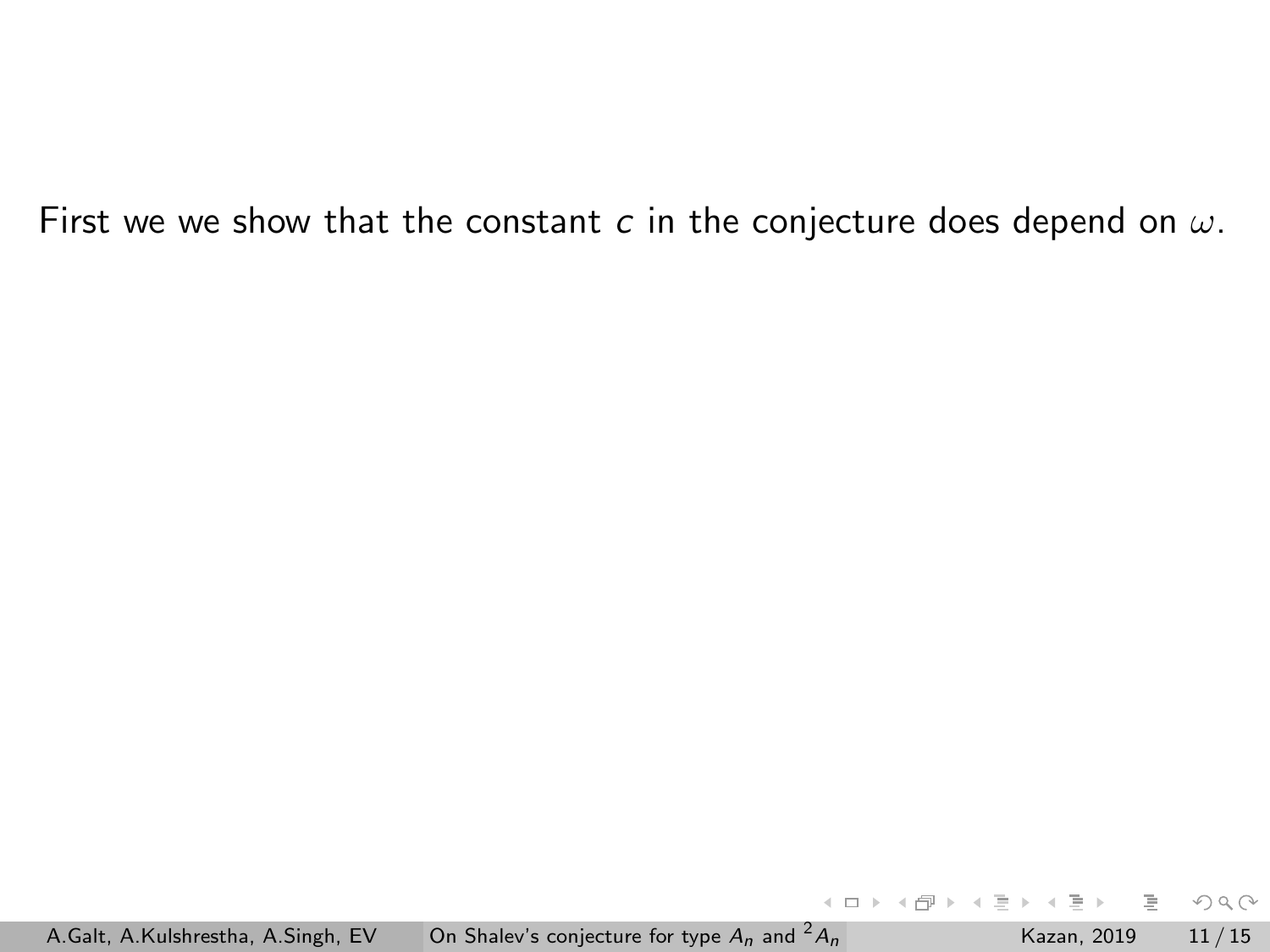First we we show that the constant c in the conjecture does depend on  $\omega$ .

### Theorem 1.

Let n be a positive integer and  $p$  be a prime. Choose odd  $l$  so that  $(l, n) = 1$  (in particular *l* could be equal to 1). Assume that T is a maximal torus of  $G=\mathsf{PSL}_n^\varepsilon(p^l).$  Consider  $\omega(x)=x^M$ , where  $M = p^n - (\varepsilon 1)^n$ . Then  $|\omega(G)| \leqslant \frac{4n|G|}{1}$  $\frac{m_1\sigma_1}{p-1}.$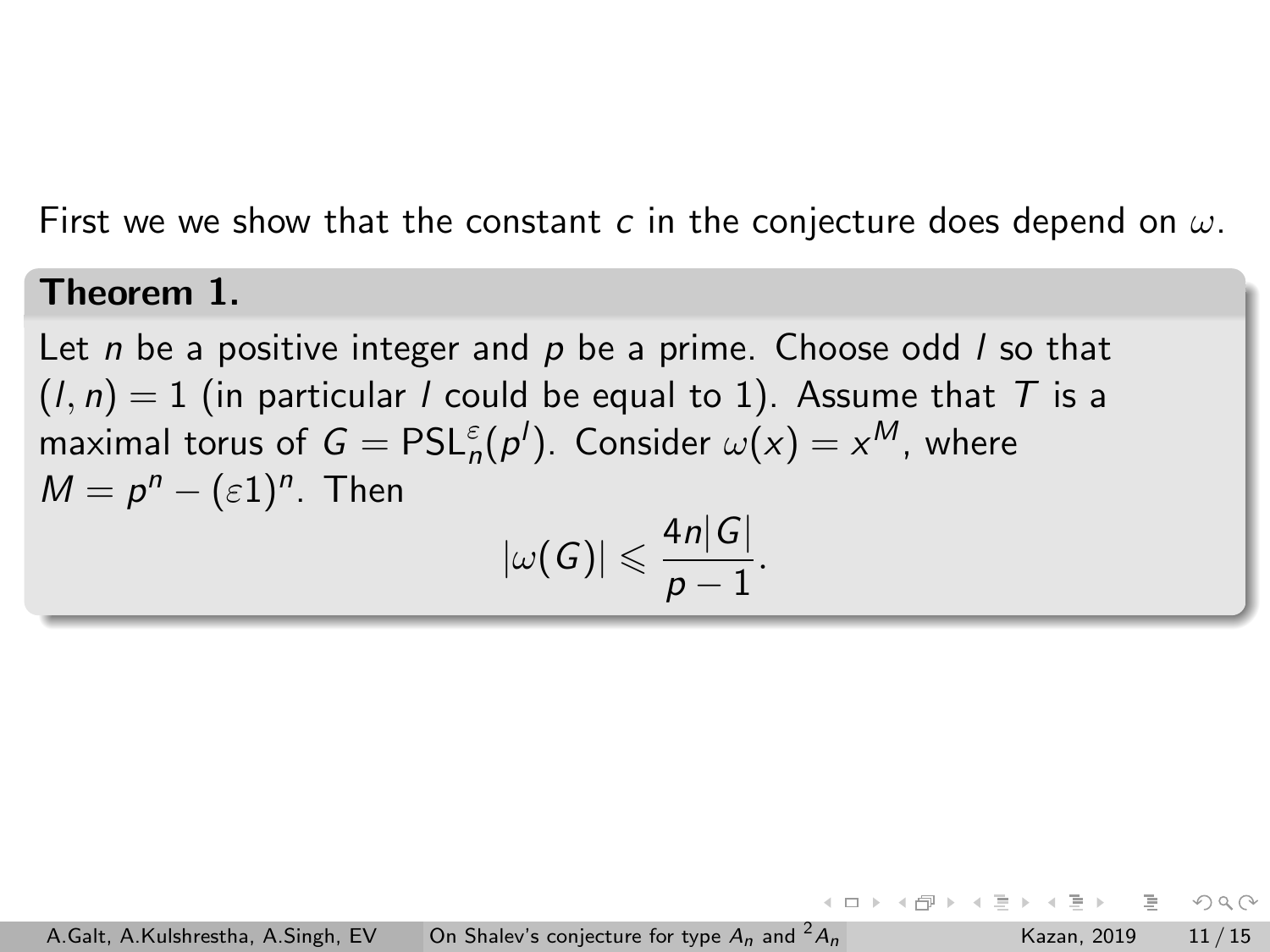## Theorem 2.

If  $G \simeq \mathsf{SL}_n^\varepsilon(q)$ , then for every  $\omega = \mathsf{x}^M$  there exists  $\mathsf{N} = \mathsf{N}(\omega)$  such that

$$
|\omega(G)| \geqslant \frac{1}{2nM}|G|
$$

for  $|G| \geq N$ .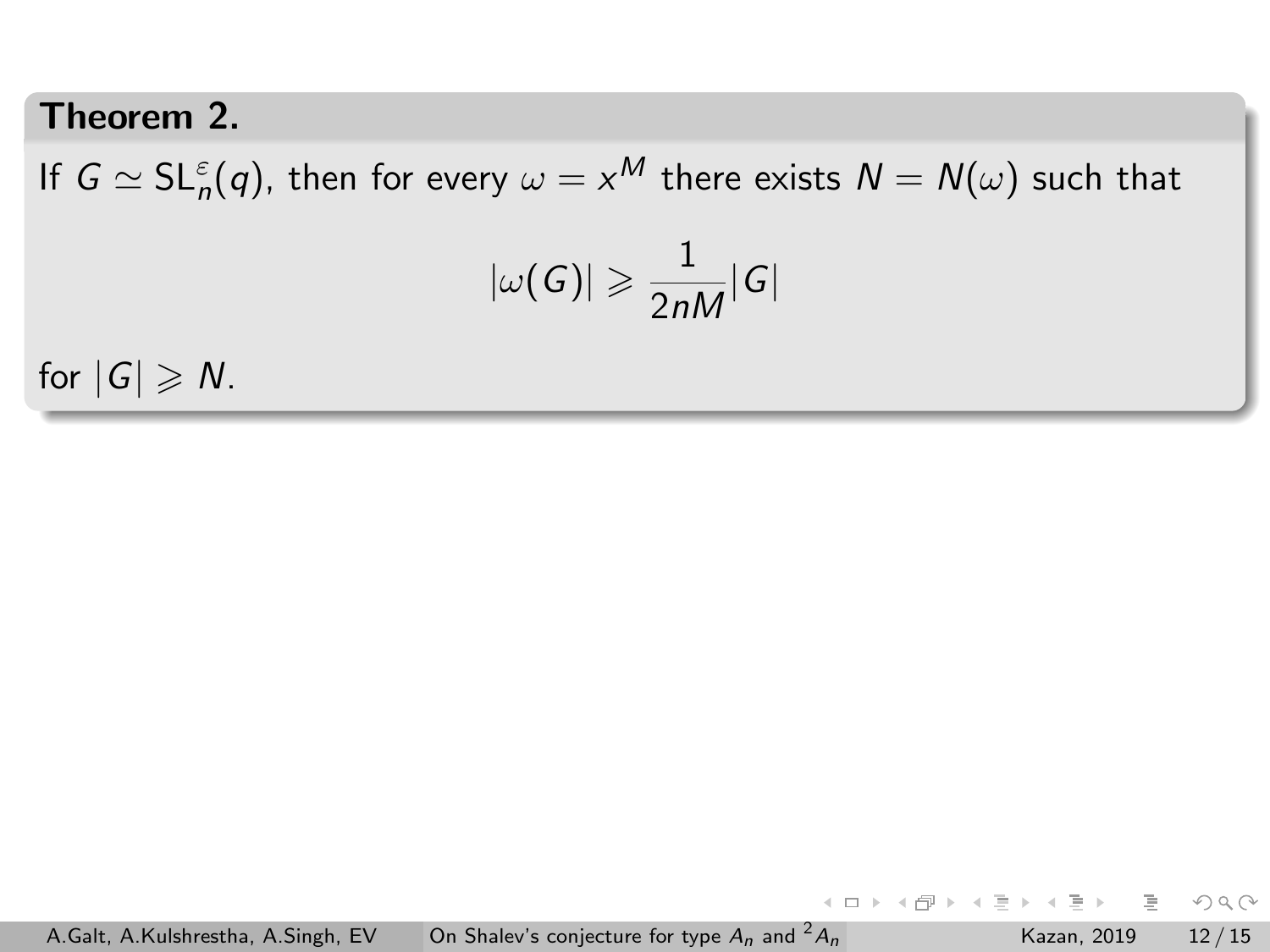#### Theorem 2.

If  $G \simeq \mathsf{SL}_n^\varepsilon(q)$ , then for every  $\omega = \mathsf{x}^M$  there exists  $\mathsf{N} = \mathsf{N}(\omega)$  such that

$$
|\omega(G)| \geqslant \frac{1}{2nM}|G|
$$

for  $|G| \geqslant N$ .

Moreover, an asymptotically better bound is obtained

イロト イ母ト イヨト イヨト

 $\equiv$   $\curvearrowleft$   $\curvearrowright$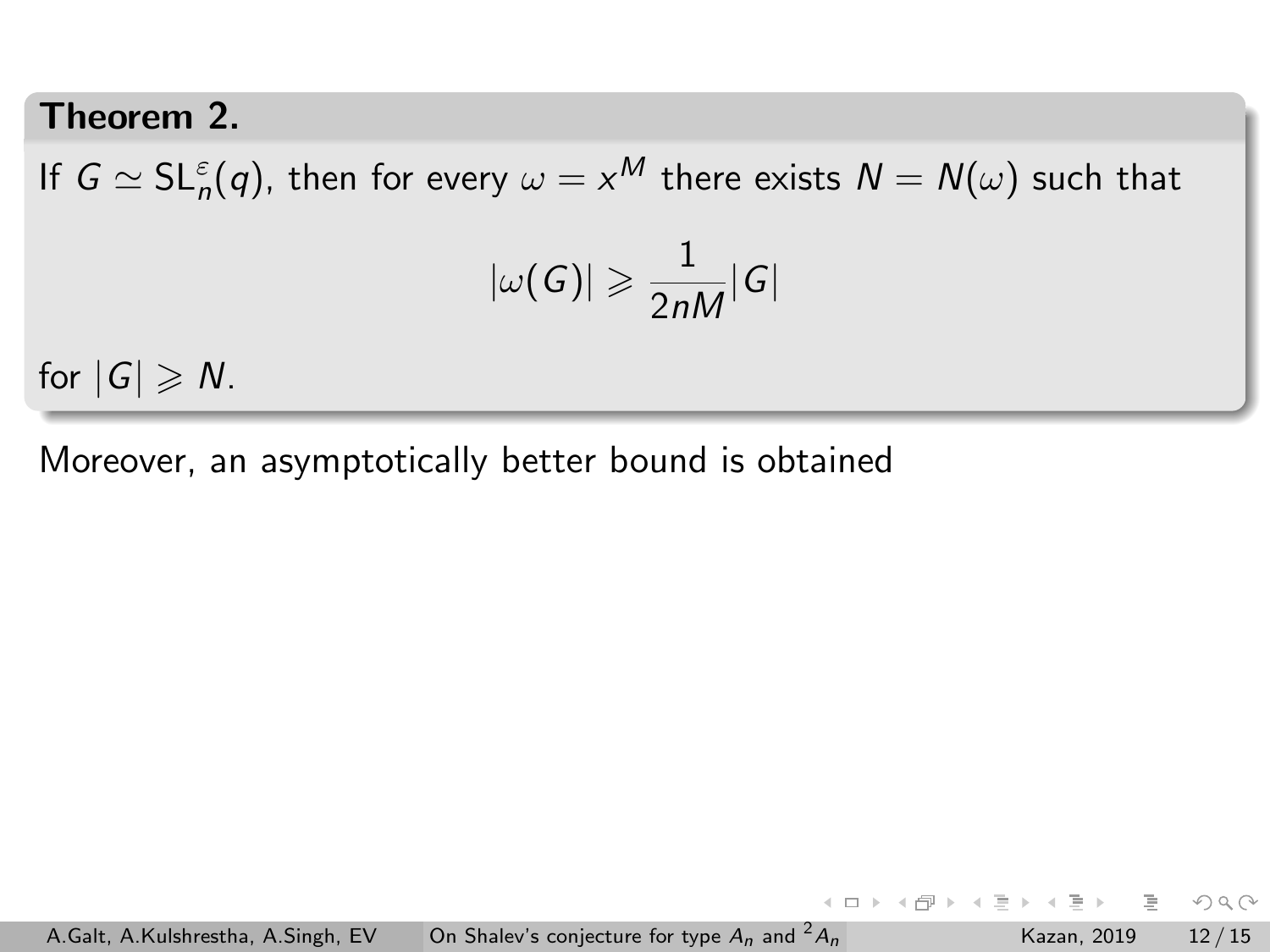#### Theorem 2.

If  $G \simeq \mathsf{SL}_n^\varepsilon(q)$ , then for every  $\omega = \mathsf{x}^M$  there exists  $\mathsf{N} = \mathsf{N}(\omega)$  such that

$$
|\omega(G)| \geqslant \frac{1}{2nM}|G|
$$

for  $|G| \geqslant N$ .

Moreover, an asymptotically better bound is obtained

#### Theorem 3.

Let  $\omega = \mathsf{x}^M$  be a power word and  $\mathsf{G} = \mathsf{PSL}_n^\varepsilon(q).$  Then there exist positive constant N depending only on M such that if  $|G| \geq N$ , then

$$
|\omega(G)| \geqslant \frac{\ln(n)}{2n \cdot M^2}|G|.
$$

A.Galt, A.Kulshrestha, A.Singh, EV [On Shalev's conjecture for type](#page-0-0)  $A_n$  and  ${}^2A_n$  Kazan, 2019 12/15

 $\equiv$  990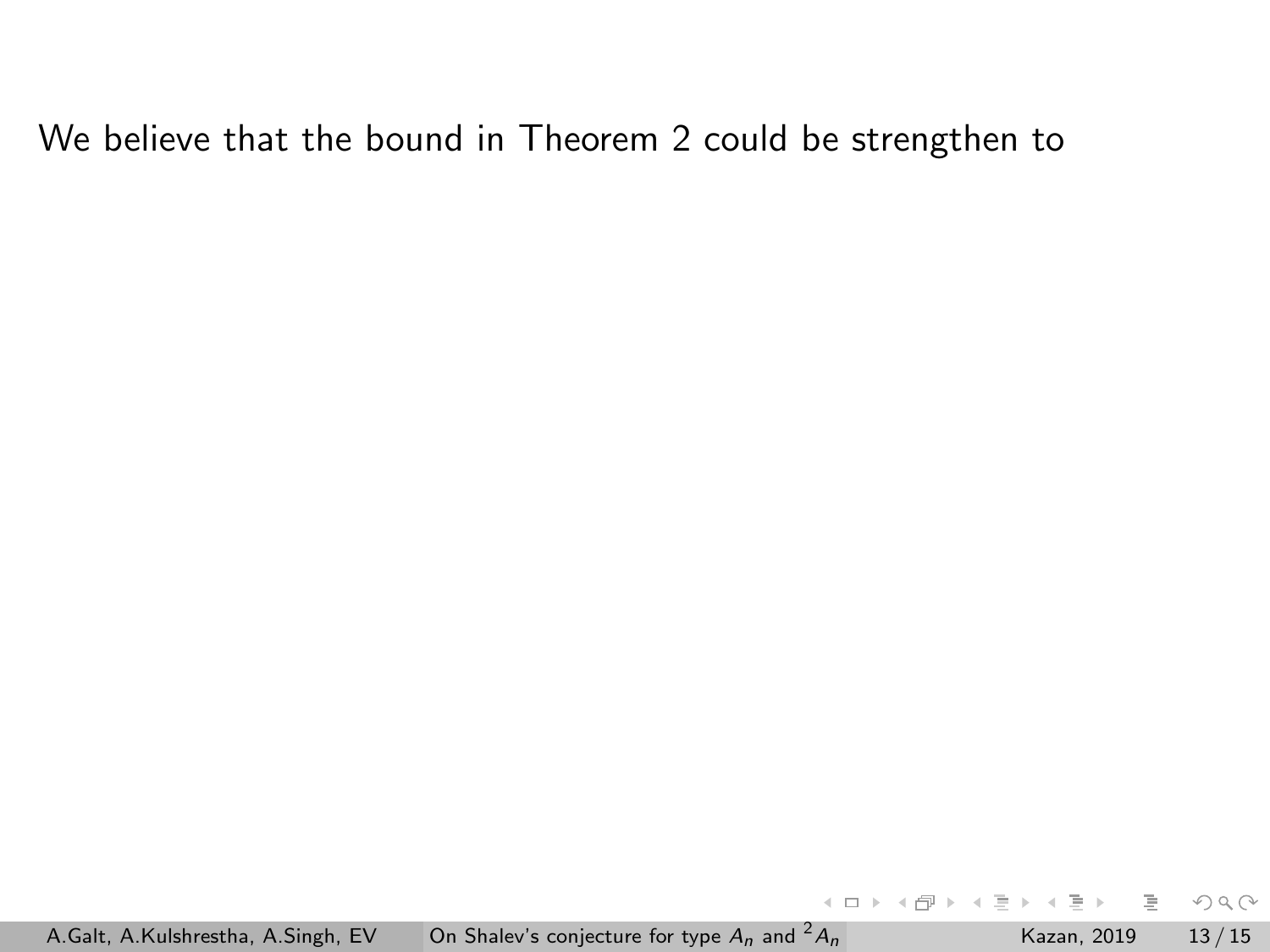$$
|\omega(G)| \geqslant c \frac{\ln^k(n)}{n} |G|,
$$

where  $k$  is any positive integer.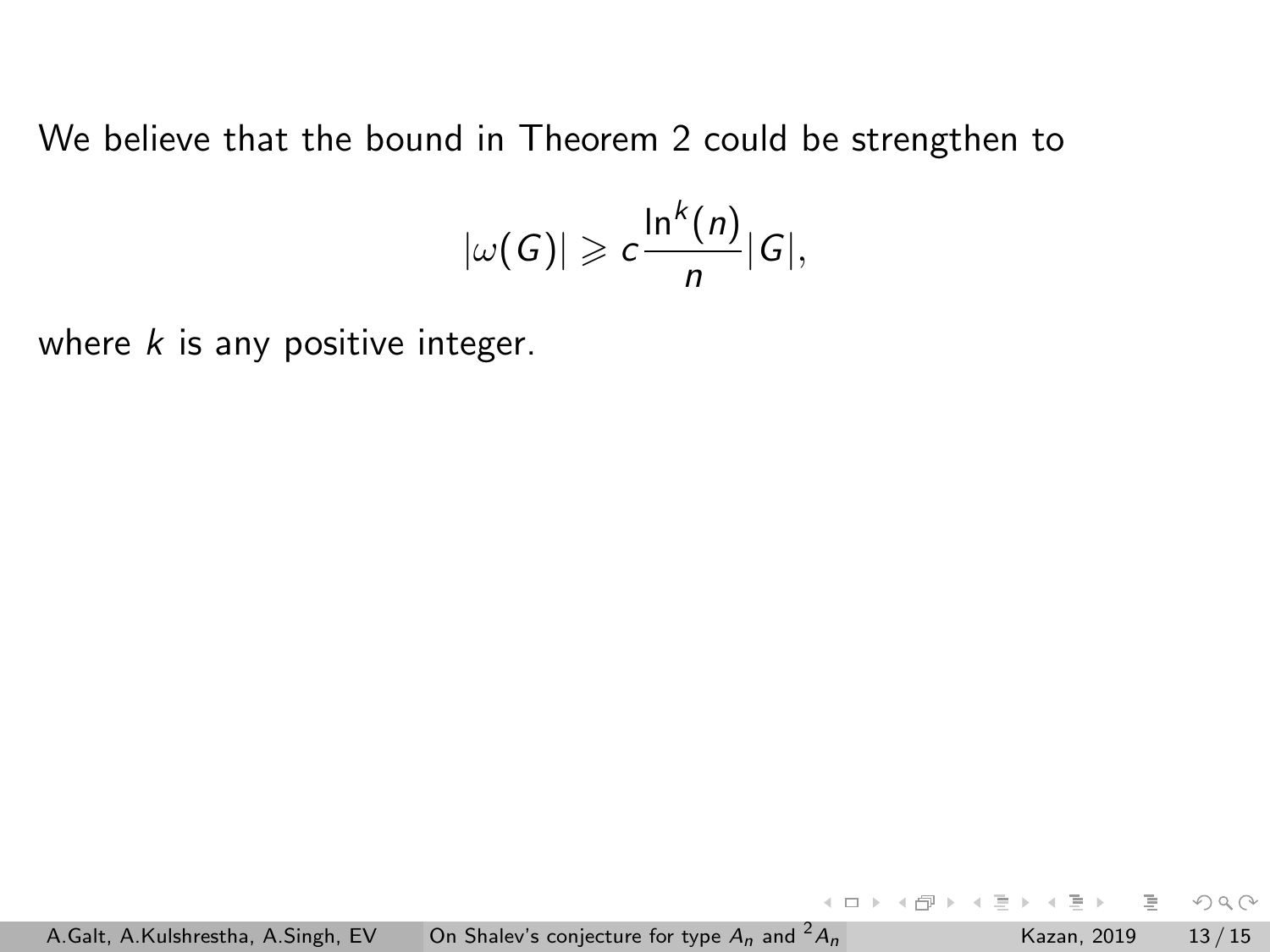$$
|\omega(G)| \geqslant c \frac{\ln^k(n)}{n} |G|,
$$

where  $k$  is any positive integer.

However, we see no way to avoid the multiplier  $\emph{n}^{-1}$  in the Conjecture.

 $OQ$ 

 $4$  ロ }  $4$  何 }  $4$  子 }  $4$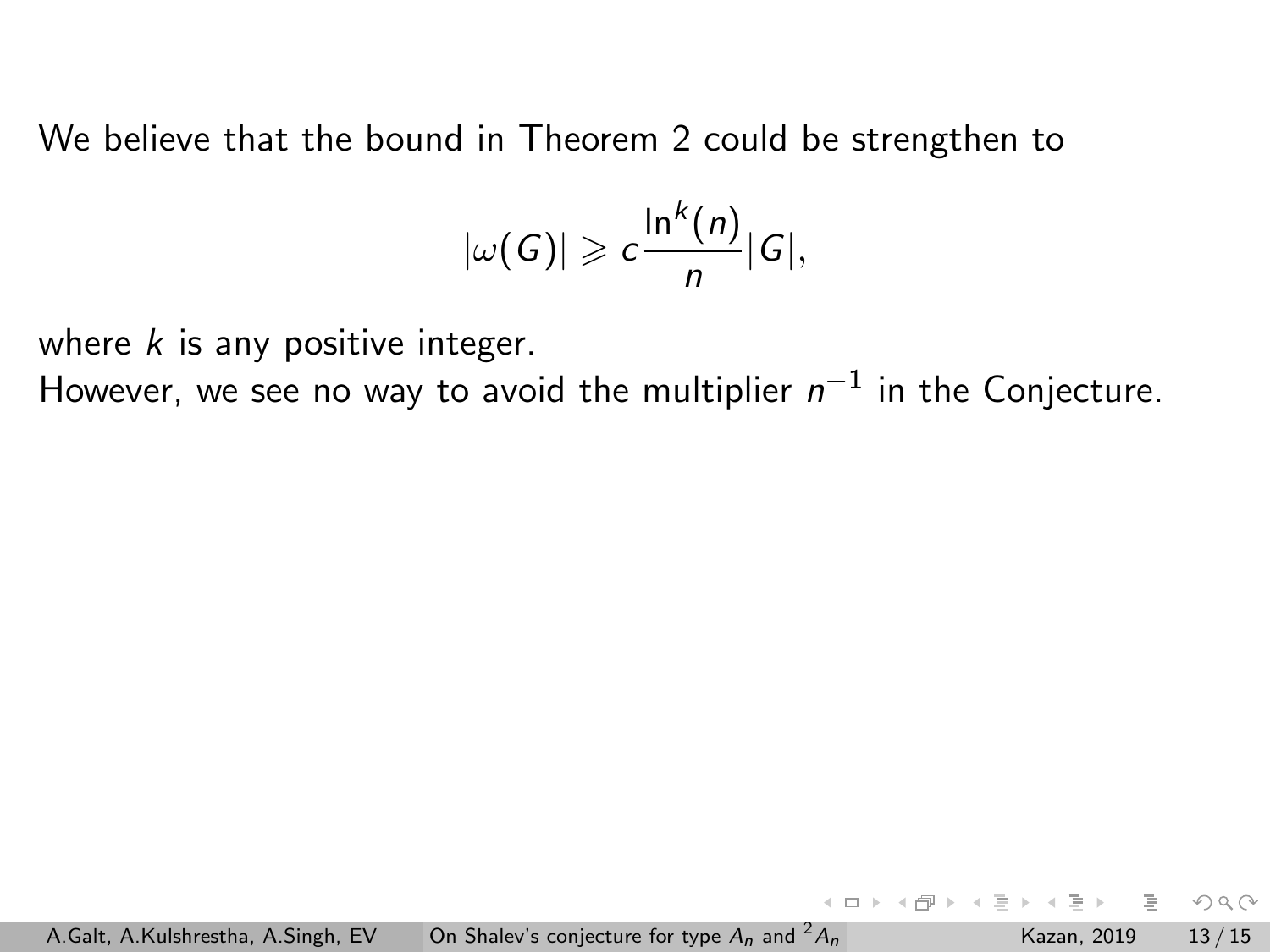$$
|\omega(G)| \geqslant c \frac{\ln^k(n)}{n} |G|,
$$

where  $k$  is any positive integer.

However, we see no way to avoid the multiplier  $\emph{n}^{-1}$  in the Conjecture.

#### Teorem 4.

Let  $\omega = \mathsf{x}^{\mathsf{M}}$  be a power word, where  $\mathsf{M} = \mathsf{q} - 1.$  Then for any  $\mathsf{N},$   $\mathsf{c}$  there exists  $G = PSL_n(q)$  such that  $|G| \geq N$  and

 $|\omega(G)| < c|G|$ .

A.Galt, A.Kulshrestha, A.Singh, EV [On Shalev's conjecture for type](#page-0-0)  $A_n$  and  ${}^2A_n$  Kazan, 2019 13/15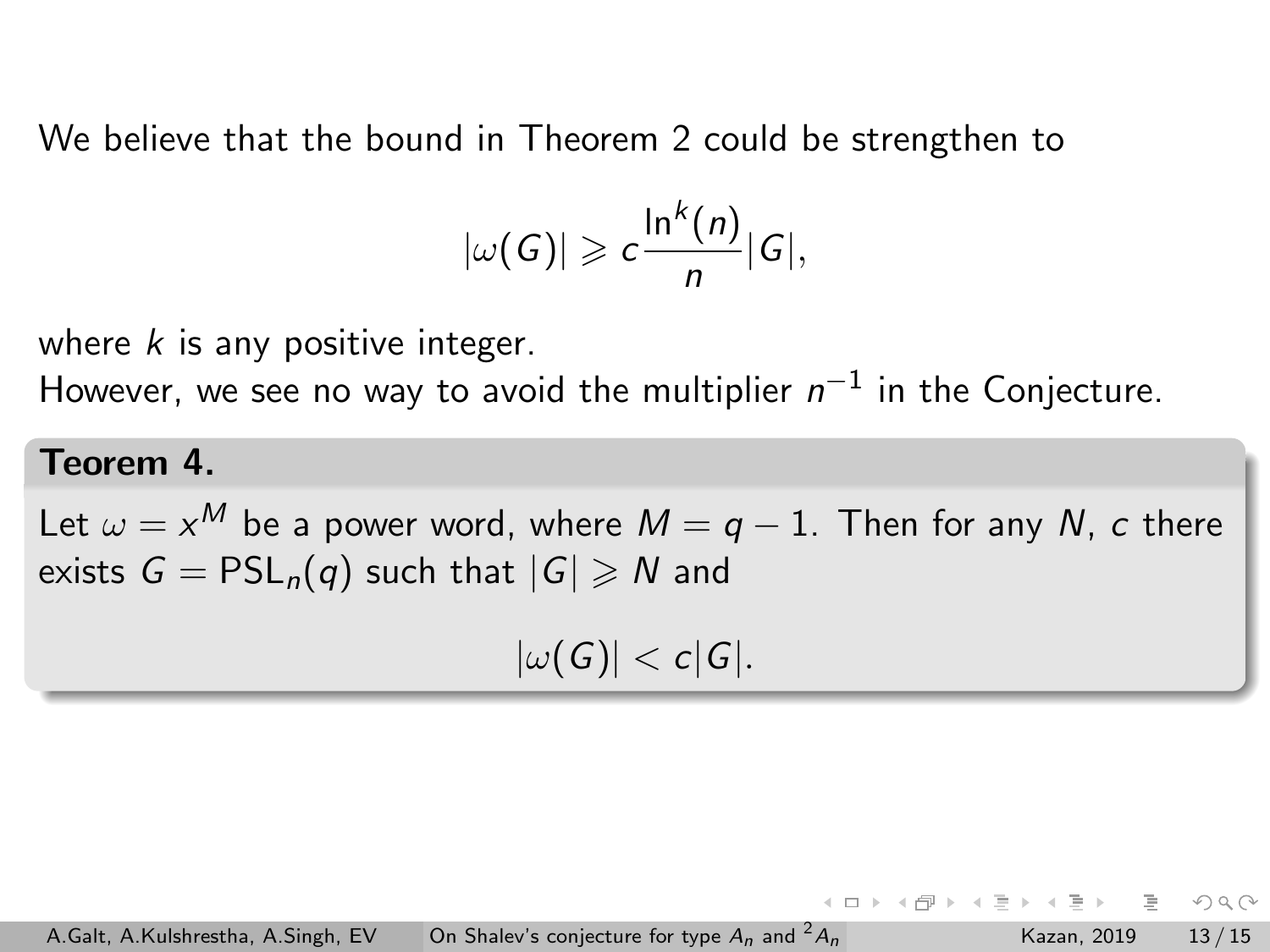The idea of the proof is the following. A group G can be obtained as  $O^{p'}(\overline{G}_{\sigma})$ , where  $\overline{G}$  is a simple algebraic group and  $\sigma$  is a Steinberg map.

←ロト ←何ト ←ヨト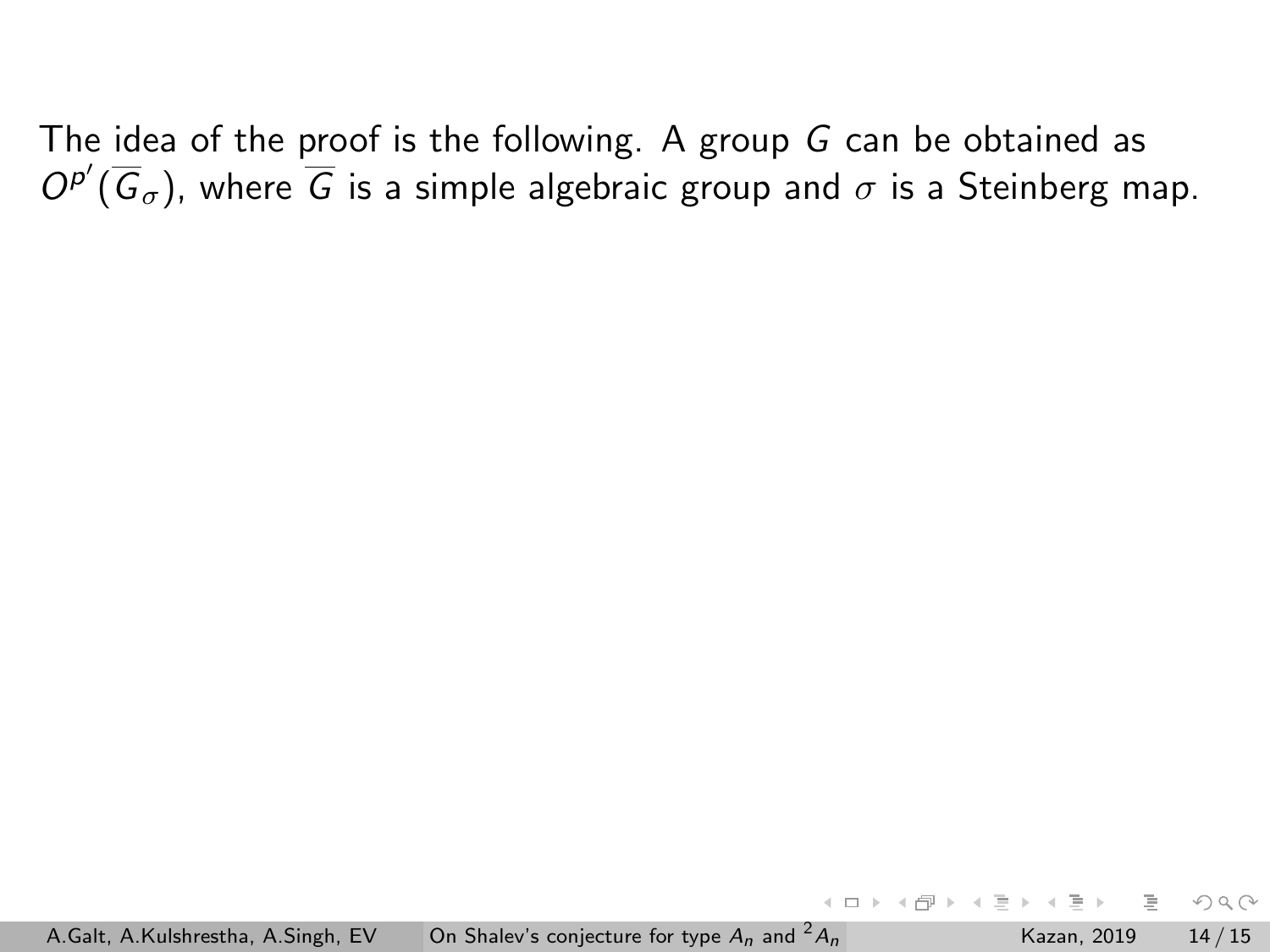The idea of the proof is the following. A group G can be obtained as  $O^{p'}(\overline{G}_{\sigma})$ , where  $\overline{G}$  is a simple algebraic group and  $\sigma$  is a Steinberg map. . We say that T is a maximal torus of G, if there exists a maximal  $\sigma$ -stable torus  $\overline{T}$  of  $\overline{G}$  such that  $\overline{T} \cap G = T$ .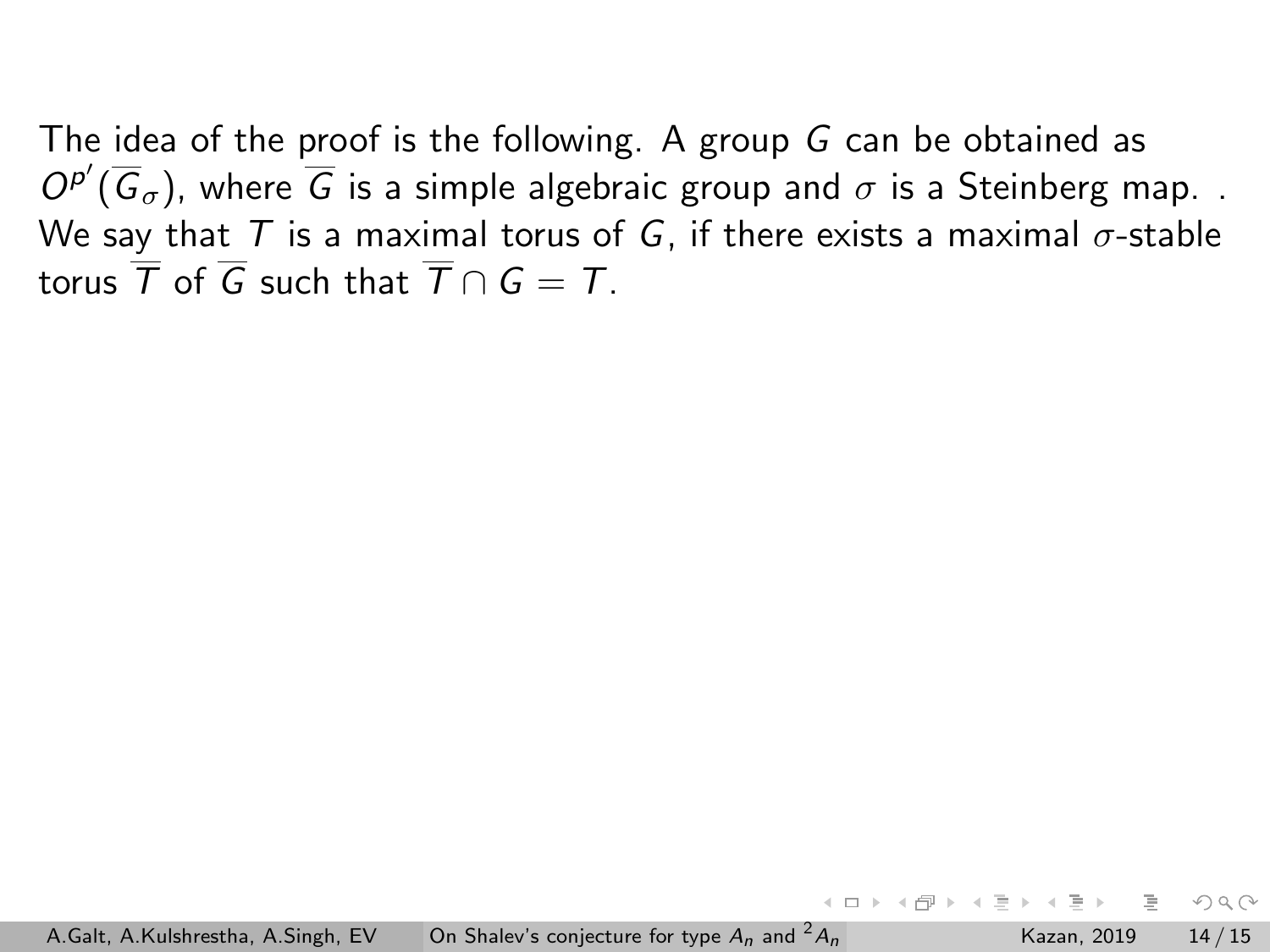The idea of the proof is the following. A group G can be obtained as  $O^{p'}(\overline{G}_{\sigma})$ , where  $\overline{G}$  is a simple algebraic group and  $\sigma$  is a Steinberg map. . We say that T is a maximal torus of G, if there exists a maximal  $\sigma$ -stable torus  $\overline{T}$  of  $\overline{G}$  such that  $\overline{T} \cap G = T$ .

An element  $s\in\mathcal{T}$  is called regular, if  $\mathcal{C}_{\overline{G}}(s)^0=\overline{\mathcal{T}}$ , or, equivalently, if it is contained in a unique maximal torus of G.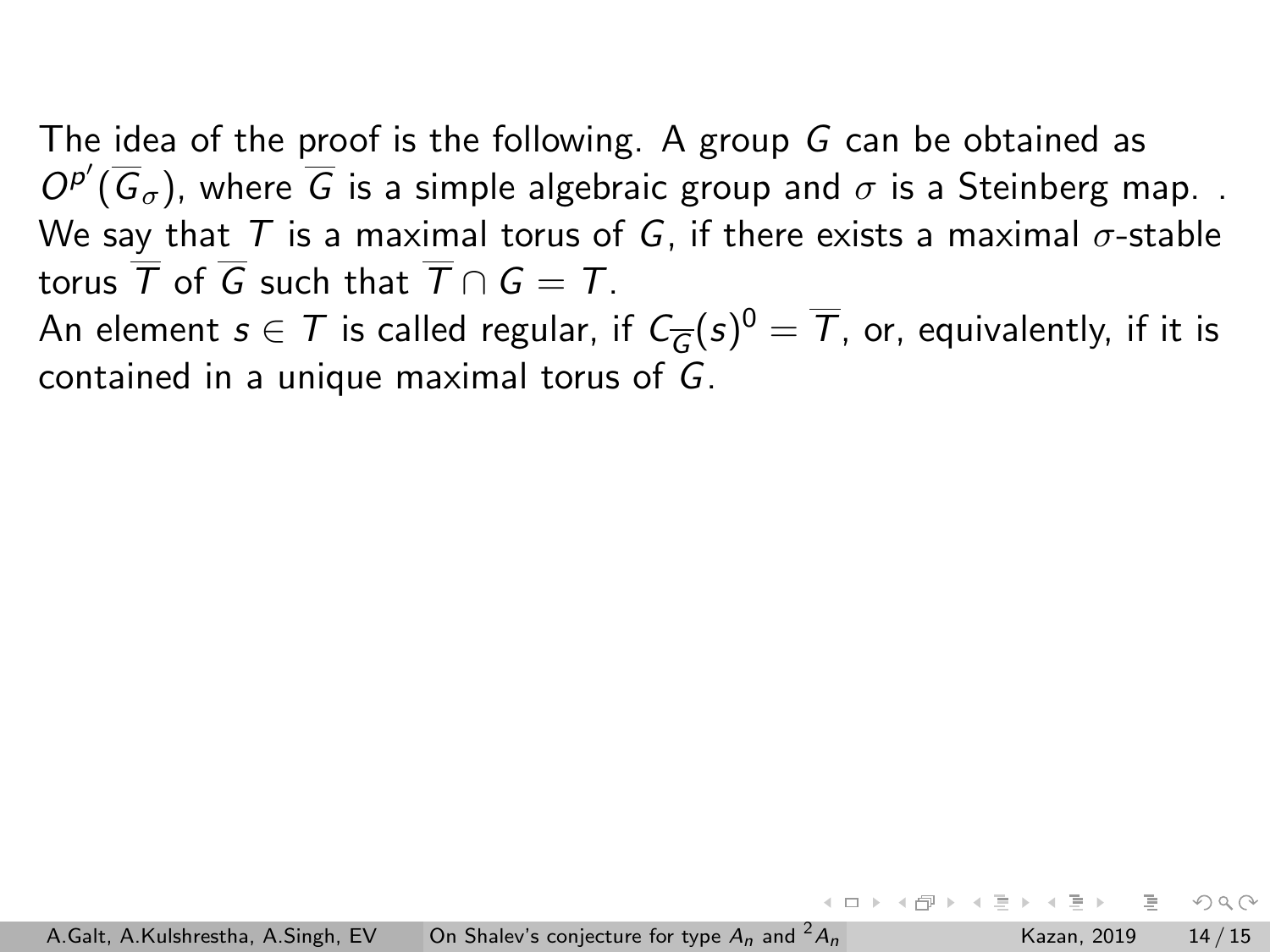The idea of the proof is the following. A group G can be obtained as  $O^{p'}(\overline{G}_{\sigma})$ , where  $\overline{G}$  is a simple algebraic group and  $\sigma$  is a Steinberg map. . We say that T is a maximal torus of G, if there exists a maximal  $\sigma$ -stable torus  $\overline{T}$  of  $\overline{G}$  such that  $\overline{T} \cap G = T$ . An element  $s\in\mathcal{T}$  is called regular, if  $\mathcal{C}_{\overline{G}}(s)^0=\overline{\mathcal{T}}$ , or, equivalently, if it is contained in a unique maximal torus of G.

Known result (Guralnik, Lübeck, 2001) says that

$$
|G_{rs}|\geqslant |G|\left(1-\frac{3}{q-1}-\frac{2}{(q-1)^2}\right),
$$

where  $G_{rs}$  is the set of regular semisimple elements of G.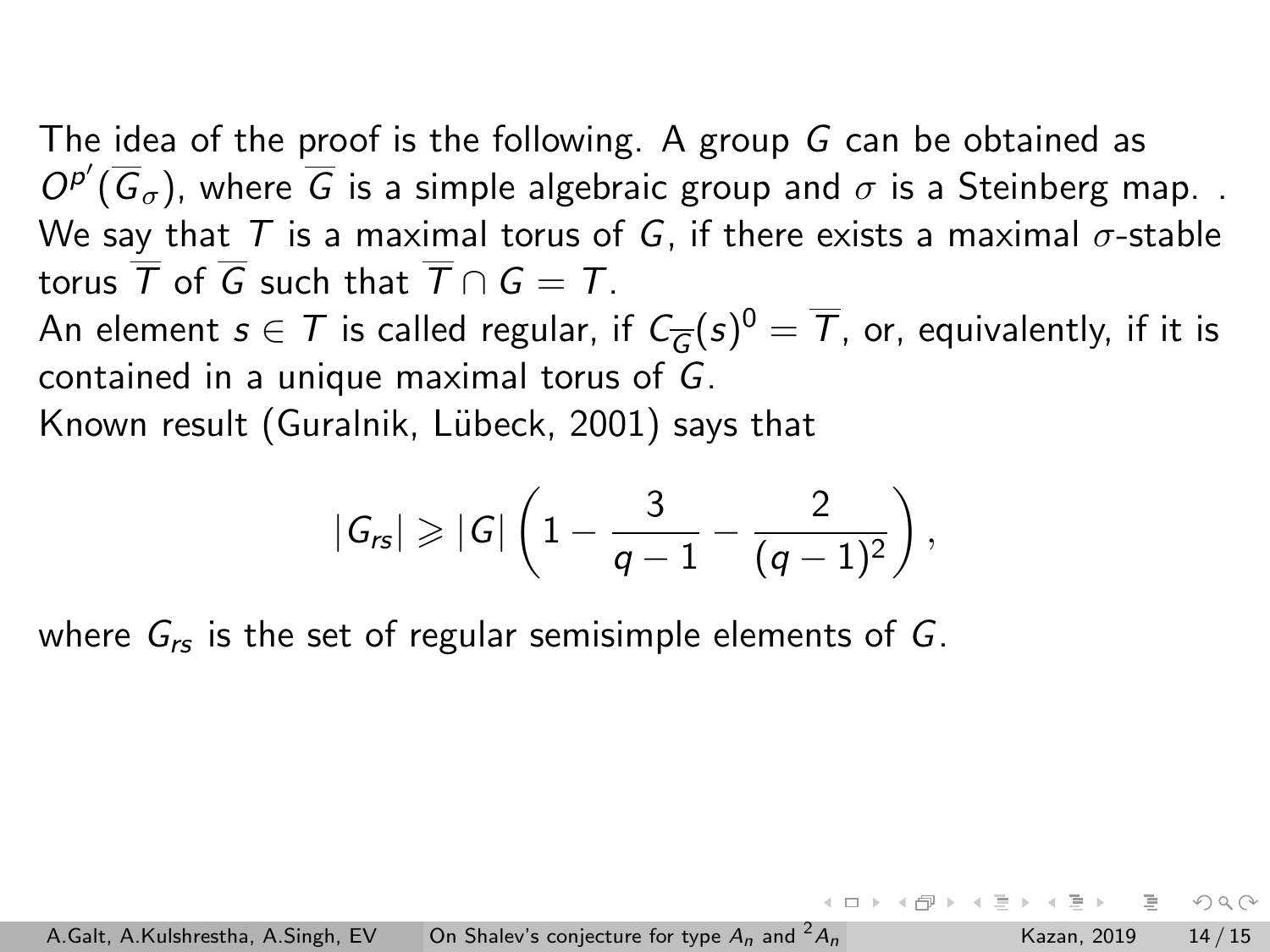The idea of the proof is the following. A group G can be obtained as  $O^{p'}(\overline{G}_{\sigma})$ , where  $\overline{G}$  is a simple algebraic group and  $\sigma$  is a Steinberg map. . We say that T is a maximal torus of G, if there exists a maximal  $\sigma$ -stable torus  $\overline{T}$  of  $\overline{G}$  such that  $\overline{T} \cap G = T$ . An element  $s\in\mathcal{T}$  is called regular, if  $\mathcal{C}_{\overline{G}}(s)^0=\overline{\mathcal{T}}$ , or, equivalently, if it is contained in a unique maximal torus of G.

Known result (Guralnik, Lübeck, 2001) says that

$$
\left|G_{rs}\right|\geqslant\left|G\right|\left(1-\frac{3}{q-1}-\frac{2}{(q-1)^{2}}\right),
$$

where  $G_{rs}$  is the set of regular semisimple elements of G. Now we can find  $|\omega(T)|$ , since T is abelian, and this allows as to derive both upper and lower bounds on  $|\omega(G)|$ .